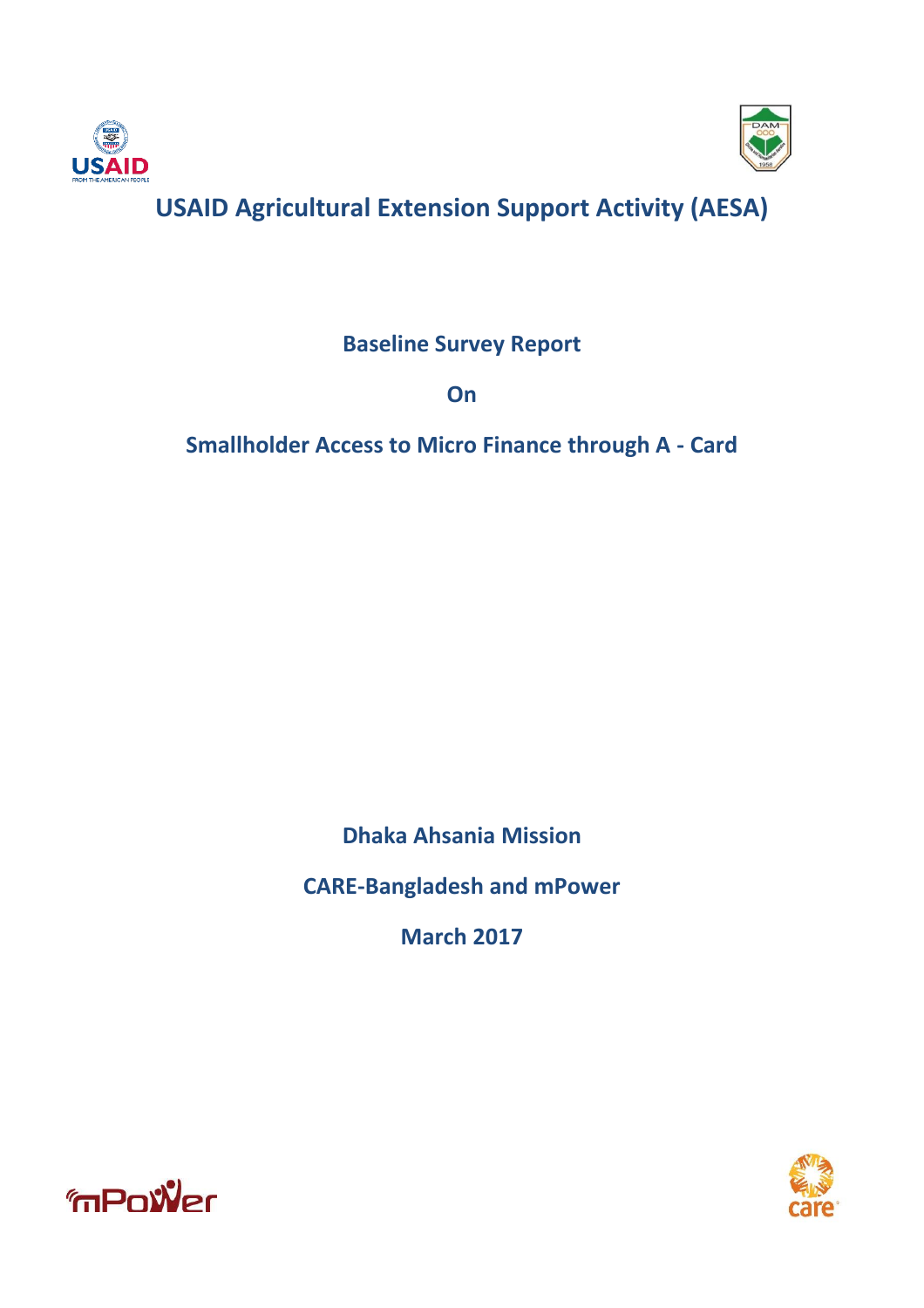



# **Base line survey Report on Smallholder Access to Micro Finance through A - Card.**



Submitted to **Dhaka Ahsania Mission** House # 7 (2nd & 3rd Floor), Road # 2/1, Banani, Dhaka, Bangladesh

Submitted by **Md. Al - Masud Agro Microfinance Adviser/Consultant USAID AESA Project**

*USAID Disclaimer: This report is made possible through support provided by the United States Agency for International Development (USAID). The content and opinions expressed herein are those of the author(s) and do not necessarily reflect the views of the US Agency for International Development or the United States Government.*



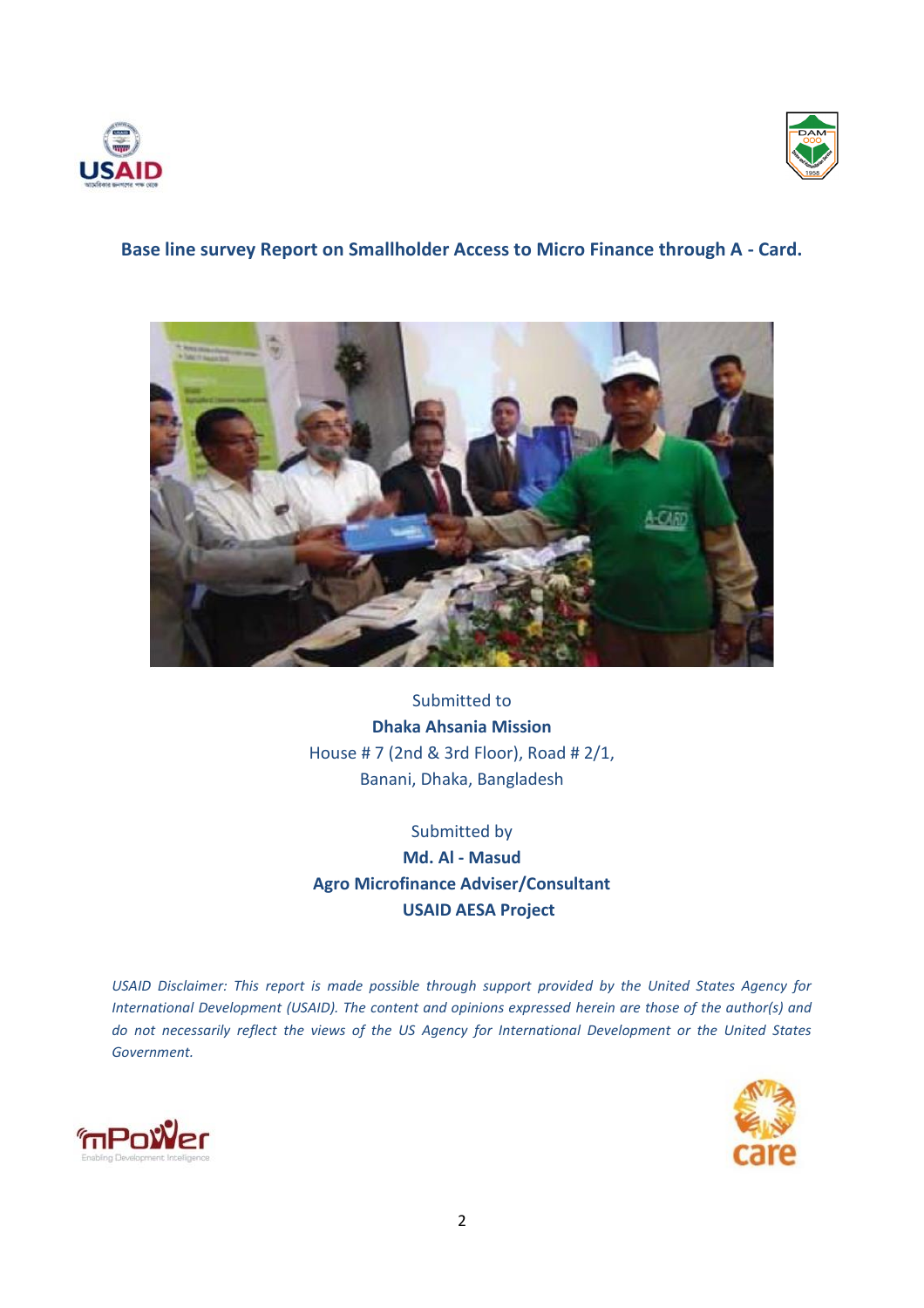# **Table of Contents**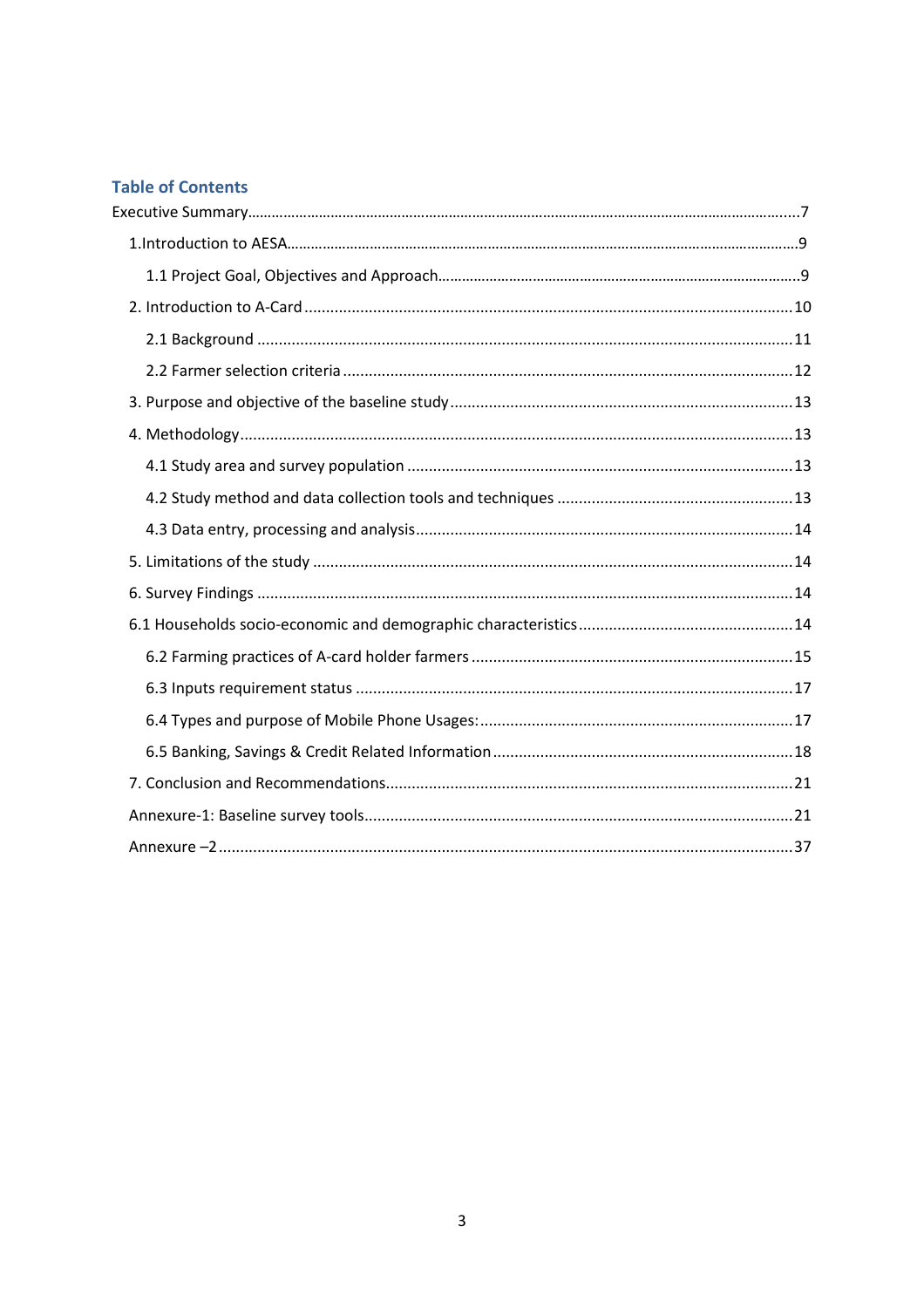# **List of tables:**

# **List of Figures**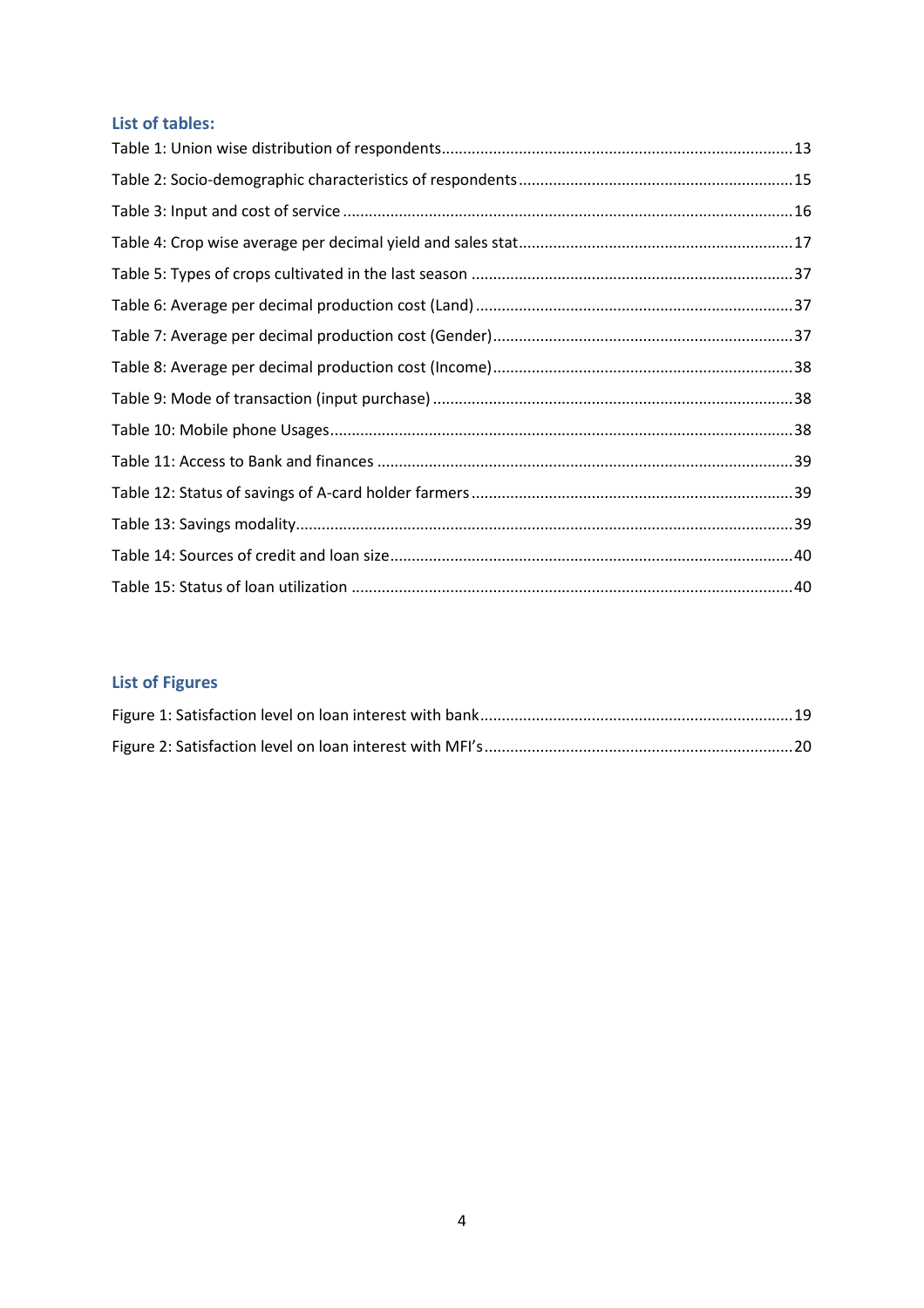#### **Acronyms**

- A-Card Agricultural Card
- AEMO Agricultural Extension and Marketing Officer
- AESA- Agricultural Extension Support Activity
- AFC Agro Finance Coordinator
- DM- District Manager
- FF- Field Facilitator
- FO- Field Officer
- FPG Farmers Producers Group
- FtF Feed the Future
- ICT Information Communication Technology
- ID Identification
- NFC- Near Field Communication
- SDC- Society Development Committee
- USAID United States Agency for International Development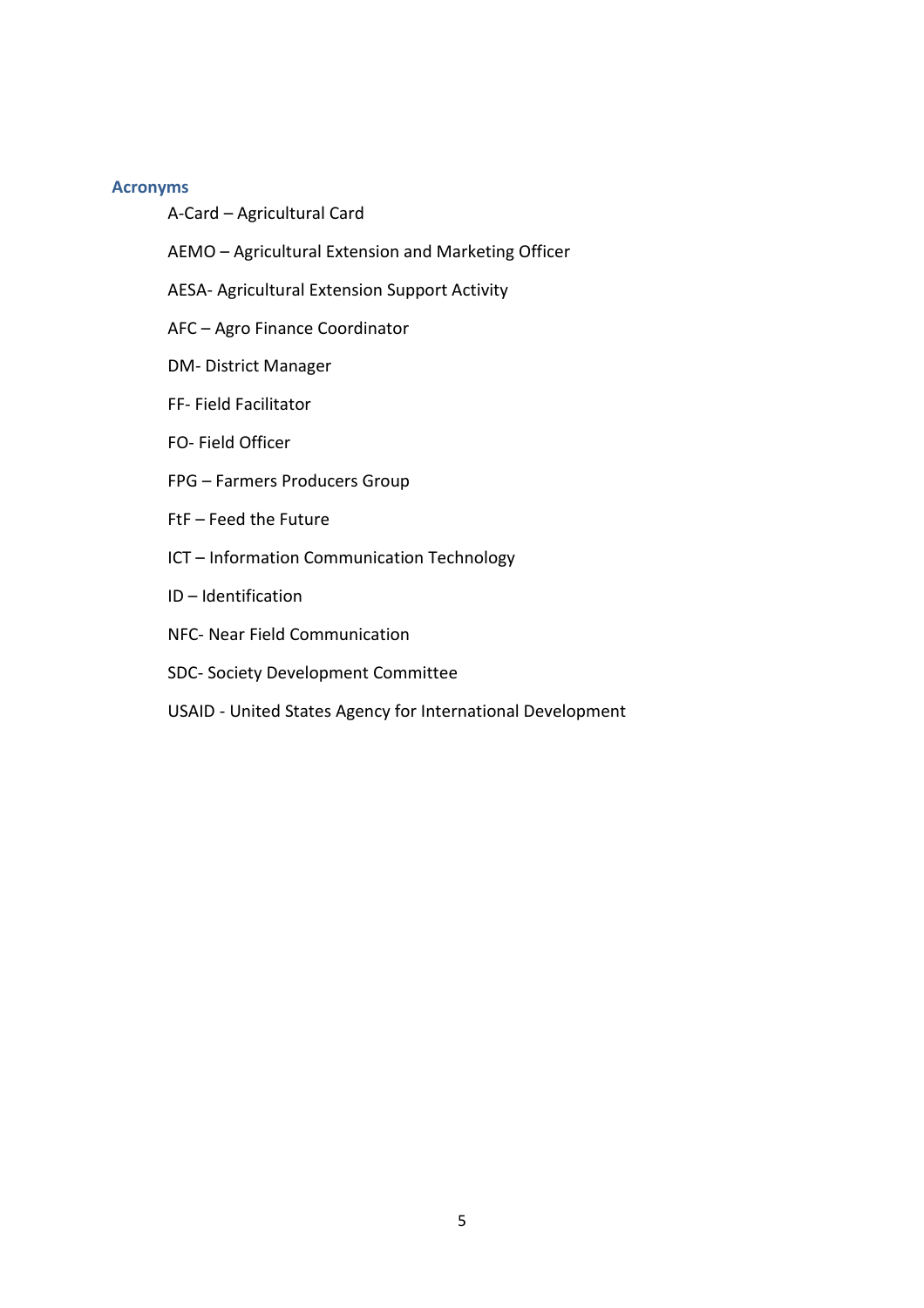#### **Acknowledgment**

Firstly, I would like to thank all our respondents who gave us their valuable time & heartily response to us. All the field facilitators and Field officers must be thanked for their sincere effort to collection of data during the survey period. Again, great thanks to the management personnel for their kind cooperation.

I am grateful to Mr. Bidyuth K Mahalder, Honorable Chief of Party, for his kind concern to the study. I would like to give thanks to Mr. Shoeb Ahmed, DCOP for his kind cooperation, and Dr. Shantana Rani Halder for her kind support and feedback to finalize the report. I would like to give thanks Mr. Aklachhur Rahman, Agro Micro Finance Coordinator, Mr. Ibrahim Kadir, District Manager, Faridpur, for their endless cooperation & services. I would like to give special thanks to Diptimoy Chakma, Biplob Moholder and Durgapada Sarker for spontaneously communicating with Bank, SDC (The local MFI), farmers, and retailers along with ICT team members. I am also thankful to Mr. Kazi Ashraful Hassan, ED, SDC, Mr. Bozlur Rashid, Mr. Khondoker Hamidul Islam, Mr. Monsor Ali and all branch managers for making A-card operational.

I would like to express my heartiest gratitude to field supervisors' and field facilitators from AESA/DAM and SDC for their dedicated and heartfelt effort to make the study successful. Again, I am grateful to all concerns related to the activity for their kind involvement and support. Finally I would like to thank all other CARE and mPower partner colleagues for their relevant information and the beneficiary farmers to make A-card operational.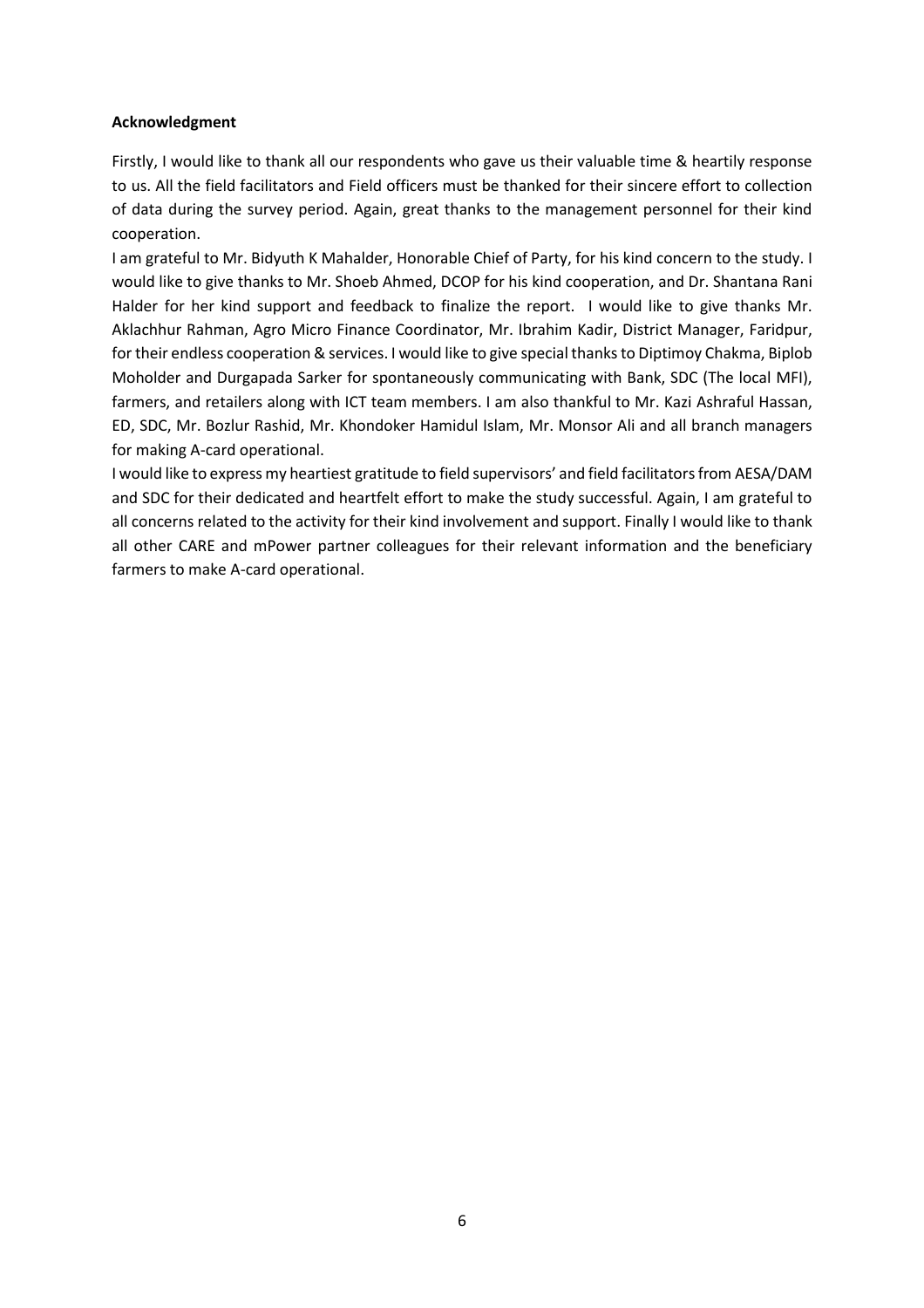#### **Executive Summary**

The USAID Agricultural Extension Support Activity with the collaboration of a commercial bank (Bank Asia) and local MFI/NGO has taken a new initiative titled "Smallholders Access to Microfinance through Banks" which is also known as A-card. It is basically a digital card through which transactions are made using mobile apps.

The main objective of the baseline study was to prepare a pre‐project / baseline information of the target beneficiaries (A-Card Holder farmers). The baseline survey for the A-card initiative was conducted under 9 unions of Sadar Upazila of the Faridpur district on a small number of selected farmers (100 out of 1000) those who received A-card. The data collection for the baseline study began on  $12<sup>th</sup>$  November 2016 and was completed by  $27<sup>th</sup>$  November 2016. The methods used for data collection were purposive sampling and individual interview method.

The farmer selection criteria for receiving A-card was based on few important categories such as having a stable monthly income of USD 75, owning total productive land area of at least 50 decimals, having a good experience in agriculture, being a permanent resident of his/her locality, being a nondefaulter of any MFI etc.

The survey findings covered individual and household level socio-economic and demographic characteristics, farm and non-farm income and expenditure, inputs and output transactions, types and purpose of mobile phone usages, banking, savings & credit related information and knowledge & perceptions about DFS (Digital Finance Services).

# Household's socio-economic and demographic characteristics

Number of participants in the survey were 100 those who received A-card, among the participant's male female ratio was 75% and 25% respectively. Average household size was 5.1 which are very similar considering male and female households. Majority of the respondents (61%) average monthly income was<= 20, 000Tk and about 50% of the respondents (49) age was above 45 years.

# Farming practices of A-card holder farmers

The survey found in the last cultivation season farmers were cultivated jute, rice, different kinds of pulses and vegetables. Yield rate was found highest in vegetables (34.65kg/decimal) and lowest in pulses (4.77kg/decimal), per decimal sales also highest in vegetables (BDT 589) and lowest in pulses (196 taka). Yield of jute and rice was 11.42kg and 14.91kg respectively. Small farmers (<=247 dec) and low income groups (<=20k) are spending less money and making less profit than big farmers (>247dec) and higher income (>20k) group. Average production cost for small farmer and lower income group was BDT 245/dec and average sales were BDT439/dec. For big farmers and higher income group, it was BDT 336 and BDT 643/dec respectively. It indicates that there are opportunities to increase production for small farmer and lower income groups. Costs of service were found double than input costs. Female farmers' average per decimal sales was higher (BDT 615) than male (BDT 459) farmers.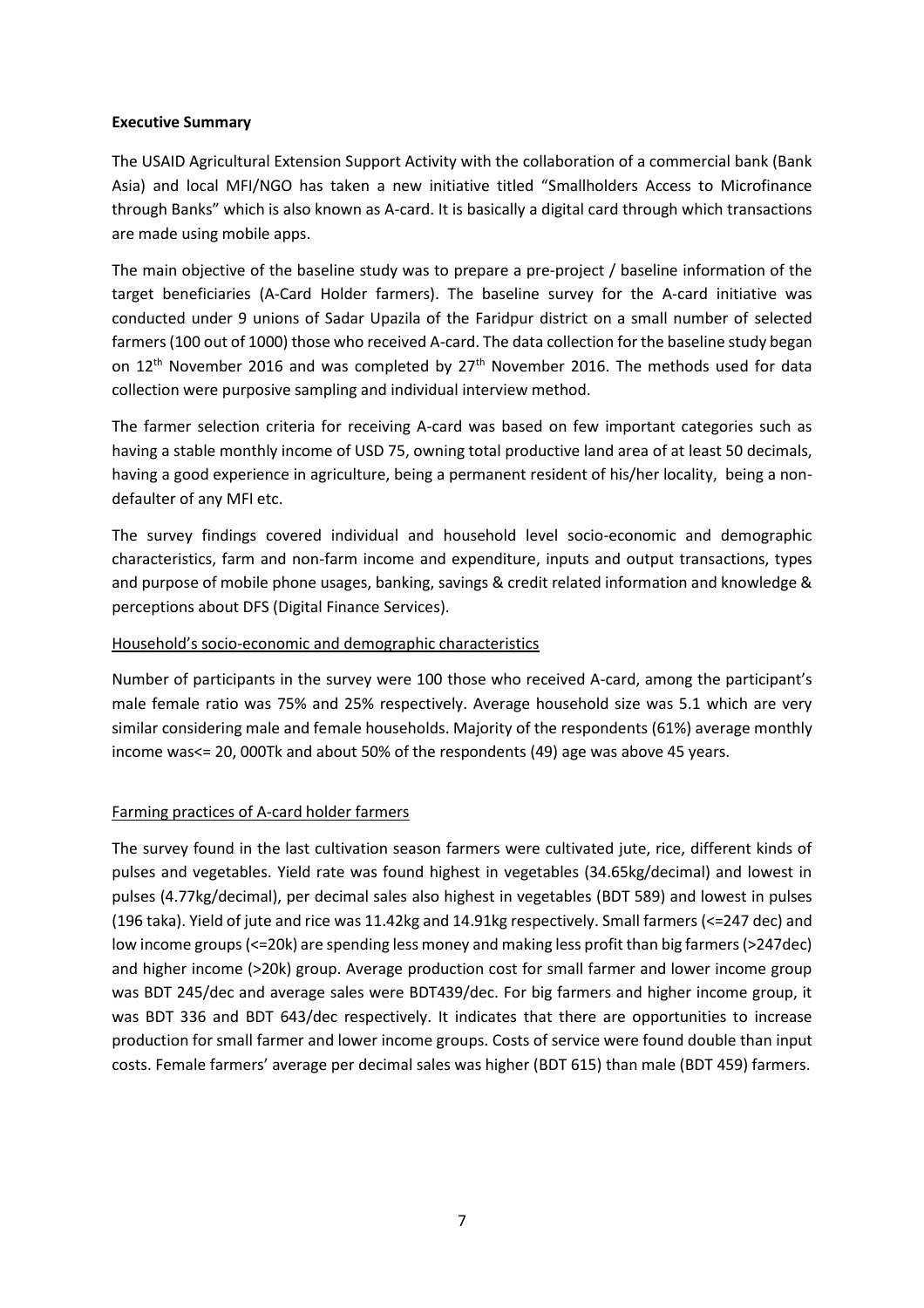# Types and purpose of Mobile Phone Usages

Among the respondents 98 farmers are using their own mobile phone and only 2 farmers are using phone of their family members. Most of the farmers (88) are using basic type of mobile phone and main purposes of the mobile phone are to making call and receive for all farmers.

### Banking, Savings & Credit Related Information

Interest rate of loans is higher in MFI's compared to bank. 36 farmers have bank account and out of them 16 farmers received loans from bank. 64 farmers' received loans from different sources, out of them 43 farmers received loans from MFI's although the interest rate of loans are higher compared to bank. Among the respondents 94 farmers can save money and majority of the farmers (69) are male. Savings were found higher in number in the case of small farmers (64) whose income is <= 20k (56). It indicates that these farmers save money to manage loan from different sources. Farmers were found more interested to receive loan from MFI's compared to bank. Small farmer (25 out of 33) and low income (24 out of 33) groups are taking loan (<50k) from MFI's. Big farmer and higher income group were less interested to receive loan. Female farmers feel free to receive loan from MFI's (19) compared to bank.

### **Recommendations**

MFI's are interested to involve more females due to credit realization. Management need to address this issue considering the sustainability of the intervention.

Financial institutions need to be attentive about the month of credit requirements during cultivation season (Robi=September, Khorif-1= March and Kharif-2= June) by the farmers. Before the mentioned time A-Card should be in farmer's hand. Otherwise there would be a possibility of misunderstanding between MFIs and farmers.

Considering the sustainability of the intervention (A-card) management need to address some issues mentioned below -

- Adjustment and interest on unspent money.
- Farmers are expecting credit card rather debit card and 50% input 50% cash to meet up labor payment for land preparation, weeding, transportation cost etc.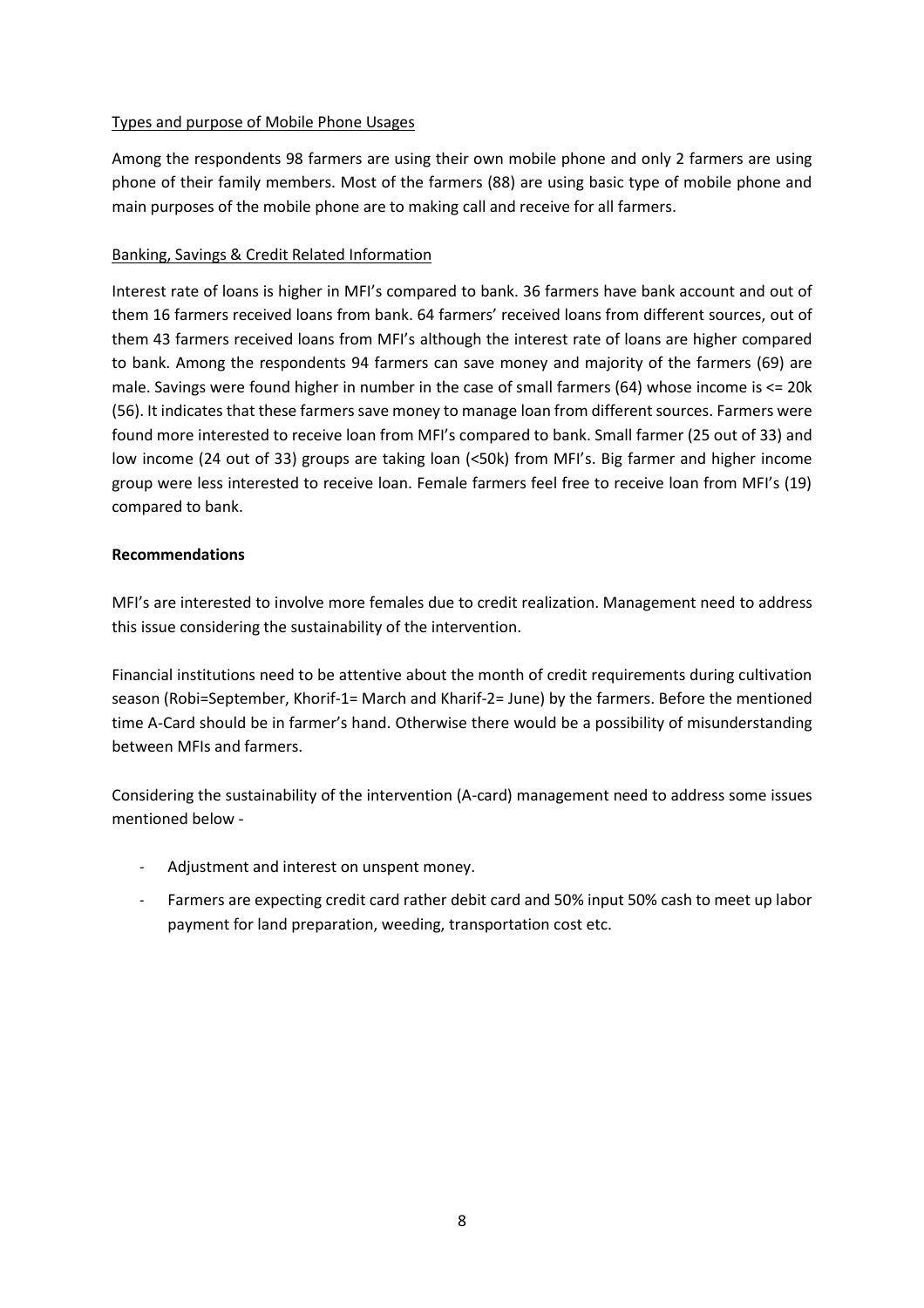#### **Introduction to AESA**

During the past few decades, modern agricultural technologies based on high-yielding seeds, improved fertilizer and water management and improved pest and disease control measures helped to increase crop production an average of two to three times. But central and southwest Bangladesh has not enjoyed the same increased productivity mostly due to increasing soil and water salinity, increased flood, poor agricultural practices and limited access to equitable market systems for smallholder farmers and inadequate agriculture extension services to effectively reach these farmers with the up-to-date information and services required. Therefore, in order to improve food security and increase household incomes for farmers, especially women, in the central and southwest regions of Bangladesh an effective and wide-reaching extension service can play a central role.

To address these challenges a multi-year Agricultural Extension Support Activity (AESA), herein after referred to as the 'Ag Extension Project', is being implemented under USAID Bangladesh's Development Objective 2 (DO2): Food Security Improved. The Feed the Future (FTF) initiative in Bangladesh falls under the Do2.

Dhaka Ahsania Mission (DAM) is implementing AESA under Cooperative Agreement No. AID-388-A-13-00001 in partnership with CARE Bangladesh and mPower and is guided by the USAID Forward reform agenda. The project timeframe is October 2012 to October 2017. The original total project value was USD 23,415,619. This was revised downward to USD 19,102,418 in May 2015 during a process of strategic realignment of project strategy and targets, in consultation with the mission. AESA works in 12 districts in the central and southwest areas of Bangladesh in three divisions: Dhaka, Khulna and Barisal.

The project's aim is to strengthen the existing agriculture extension system in southwest and central Bangladesh to sustainably improve food security and nutrition for smallholder farmers.

# **1.1 Project Goal, Objectives and Approach Project Goal**

The project's goal is to "strengthen the existing agriculture extension system in southwest and central Bangladesh to sustainably improve food security and nutrition for smallholder farmers with an emphasis on women".

#### **Project Objective**

The major objective of the project is to enhance access to and utilization of agricultural extension services by smallholder farmers - both men and women. It is working for capacity building and creating support to a farmer demand-driven agricultural extension system, synergized by the use of information communication technology (ICT).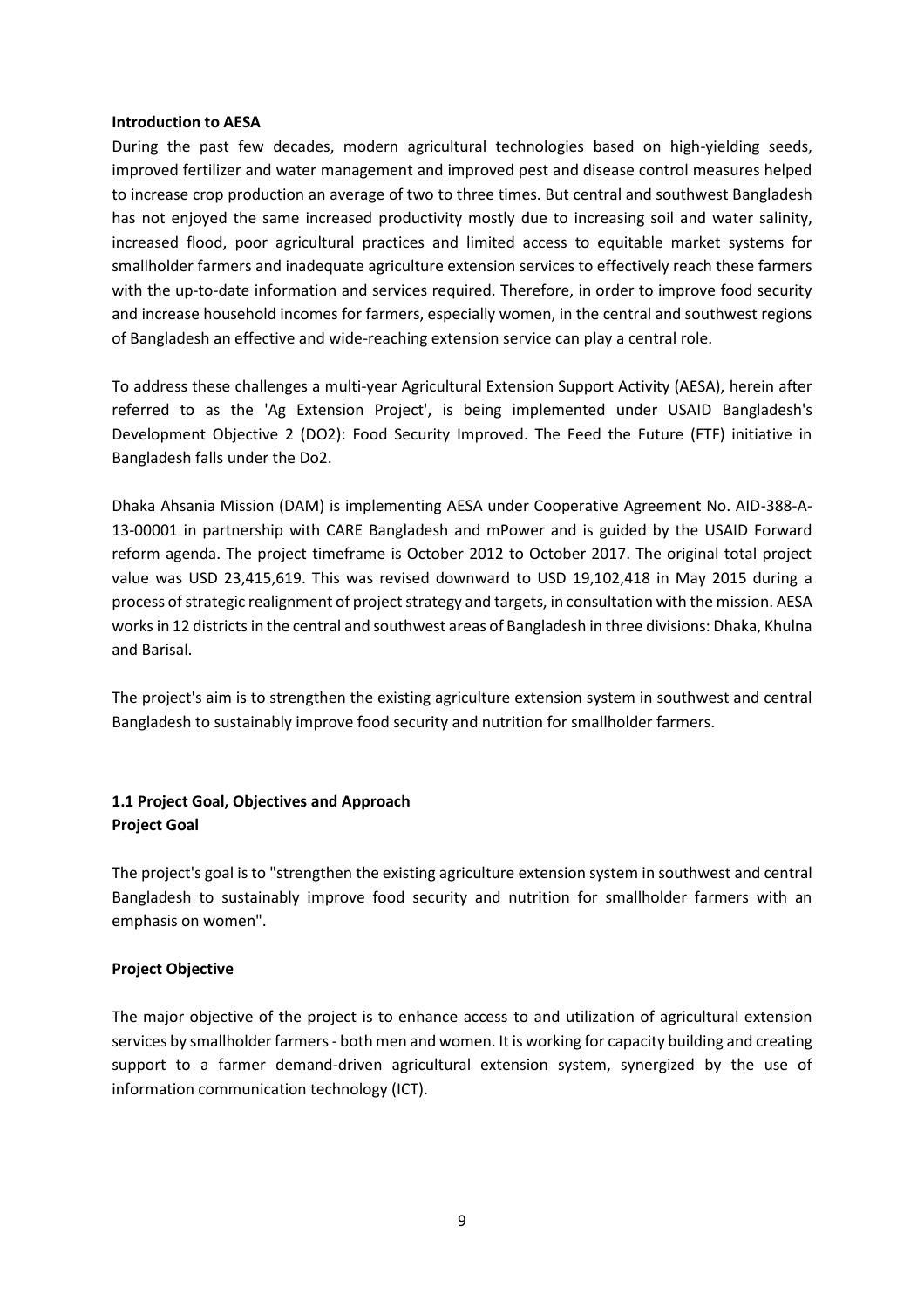# **Project Approach**

Project implementation approaches have been incorporated into the overall project implementation strategy that include:

- *Farmer Producer Group (FPG) formation* as an approach to give small holder farmers (men and women) a voice and to enable agricultural extension agents to work with small holder farmer groups;
- *Focus on Public and Private Extension Agents* realizing that many small holder farmers informally use input providers as extension agents, the project will build capacities of input providers and other informal extension agents in addition to Department of Agricultural Extension (DAE) extension agents;
- **•** Information Communication Technologies (ICT) is a key focus of the project in expanding and strengthening channels through which farmers and extension agents access technical agricultural information;
- *FtF Collaboration* is an underlying assumption whereby FtF project managers will seek to identify and collaborate on areas of mutual interest and benefits across projects.

# <span id="page-9-0"></span>**2. Introduction to A-Card**

The 'A-card' model is a completely new invention, which aims to bring the unbanked smallholders farmers' access to financial services using debit card; is an example to date in Bangladesh where a bank and Micro Finance Institutes (MFI's) have partnered to extend agricultural loans to farmers with lower interest rate and six months flexible payback period.

The Agricultural Extension Support Activity (AESA) project started this new initiative titled **"Smallholders Access to Microfinance through Banks"** in 2016. In short it is known as**, "A-card"**. The initiative supports agricultural lending to farmers through a formal banking channel so that farmers are able to access the necessary credit to purchase agricultural inputs with minimum costs and flexible payment terms.

The loans will be offered to farmers at an annual interest rate of 10% with payback made at the end of a six-month term, unlike standard MFI loans, which generally have an annual percentage rate of 25-31% and require weekly repayments over a 46-weeks period.

The 'A-card' model began through partnering with a *private commercial bank, MFIs* and another USAID project supporting *agricultural inputs retailers* in the FtF zone. Commercial bank provides agricultural loans to the smallholders at a 10% interest rate and with a six month payback period, which may be paid off in single or multiple installments.

The uniqueness of A- Card are as follows:

- **Lowest possible interest rates:** 10% flat interest will be charged only on the amount that the farmers have used for input purchases resulting into reduction in their interest payment. This rate is substantially lower in comparison to the standard rate charged by MFIs which averages 25% or more.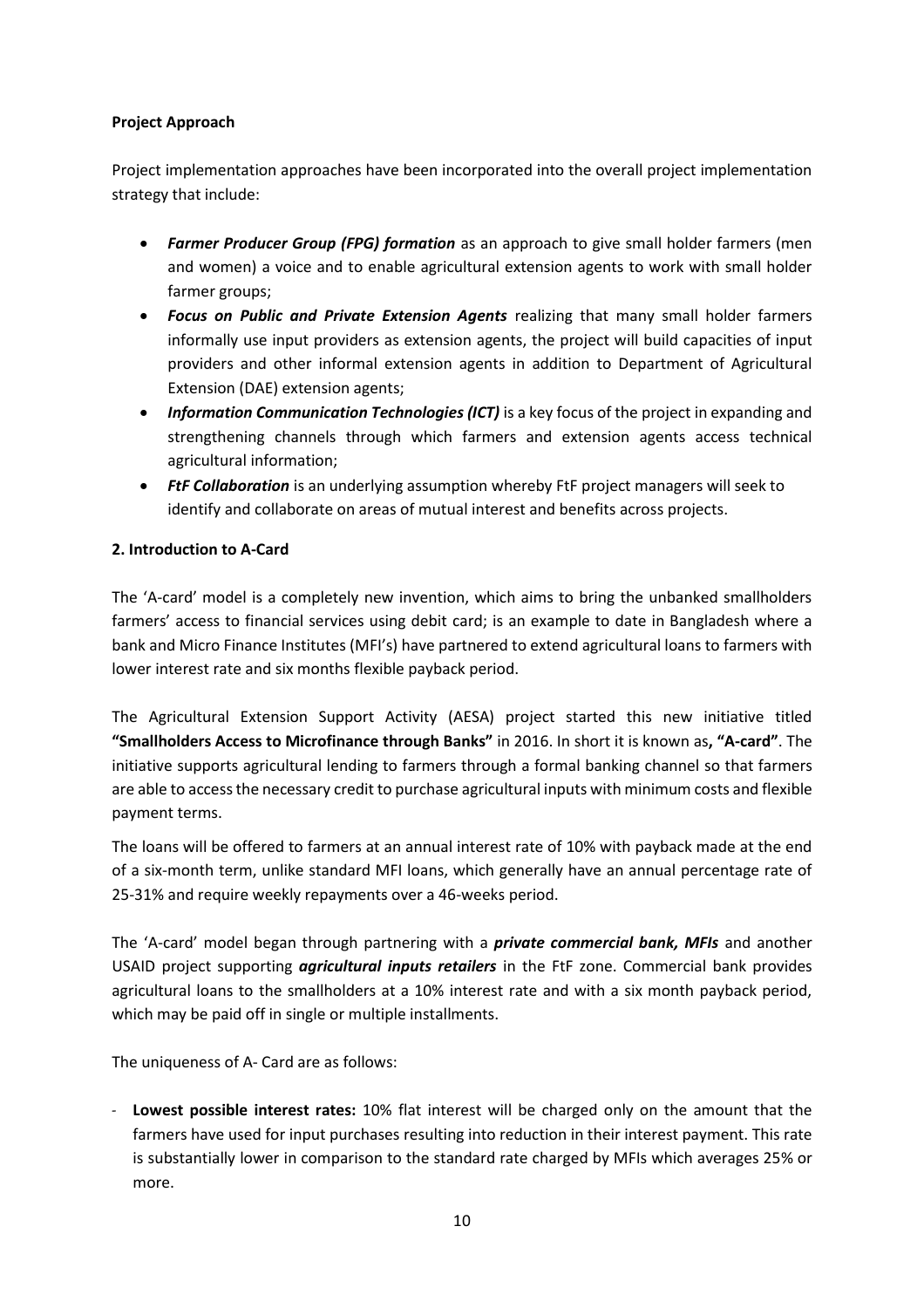- Flexible repayment time based on crop season: The farmers will have to pay back after six months enabling substantial grace period for repayment which reduces their immediate burden for repayment prevalent under existing MFI's micro-credit scheme.
- **NFC enabled digital card:** Each input retailer is equipped with Near Field Communication (NFC) enabled smart biometric point of sale (PoS) devices, allowing farmers to buy inputs directly from them using A-Card which relieves the hassle of carrying cash. Also the retailers are paid by the bank immediately after purchased by the farmers.
- **Fingerprint verification functionality:** Every purchase will be verified using fingerprint to ensure that only intended farmers have access to purchase rights of the inputs using the card from a verified input retailer under this project.
- **Integrated access to banking system:** The input retailers and the farmers will have accounts at the bank in addition to the farmers maintaining account at the MFIs. This creates a favorable environment for both these stakeholders to be beneficiaries of financial ecosystem and access other type of financial services as necessary over time.

# <span id="page-10-0"></span>**2.1 Background**

 $\overline{a}$ 

In Bangladesh, about 80% of rural people, especially smallholder farmers (those with land<= 1.0 hectare), do not have access to formal bank credit and mostly depend on Micro Finance Institutions (MFIs) for traditional loans. In 2014, 693 licensed MFIs in Bangladesh disbursed USD 8.4 billion to their 34 million active borrowers<sup>1</sup>. However, the effectiveness of microfinance to benefit the very poor has been called into question as poorer borrowers can become trapped in a vicious circle of debt.

In 2012, the USAID Agricultural Extension Support Activity (AESA) project began implementation in the southwest region of Bangladesh, which is a Feed the Future (FtF) Zone of Influence (a region afflicted with poverty and with increasing soil and water salinity).

In September 2014, the project conducted a study on access to microfinance and observed that, despite their socio-economic importance, smallholders tend to have little or no access to formal credit, which limits their capacity to invest in technologies and inputs. The respondents also reported that traditional microfinance support faces a number of challenges, including: high interest rates, overlapping loans, insufficient repayment periods and lack of attention to the ultra-poor.

Based on the study findings, in 2016, the AESA project started a new initiative titled "Smallholders' Access to Microfinance through Banks". In short it is known as, "A-card". The initiative supports agricultural lending to farmers through a formal banking channel.

Agent banking networks, mobile phone banking, and credit cards are the main attributes of the A-card model, which together reduce the costs of agricultural lending to smallholder clients. The bank has developed, and continues to maintain, a client database and has planned to issue digital credit cards containing NFC (Near Field Communication) microchips to the smallholders. Retailers were required

<sup>&</sup>lt;sup>1</sup>Bairagi, S. and Shadat, W. B. (2016). Cost Benefit Analysis of Traditional Versus Flexible Microfinance in Bangladesh, Copenhagen Consensus Center, p.8.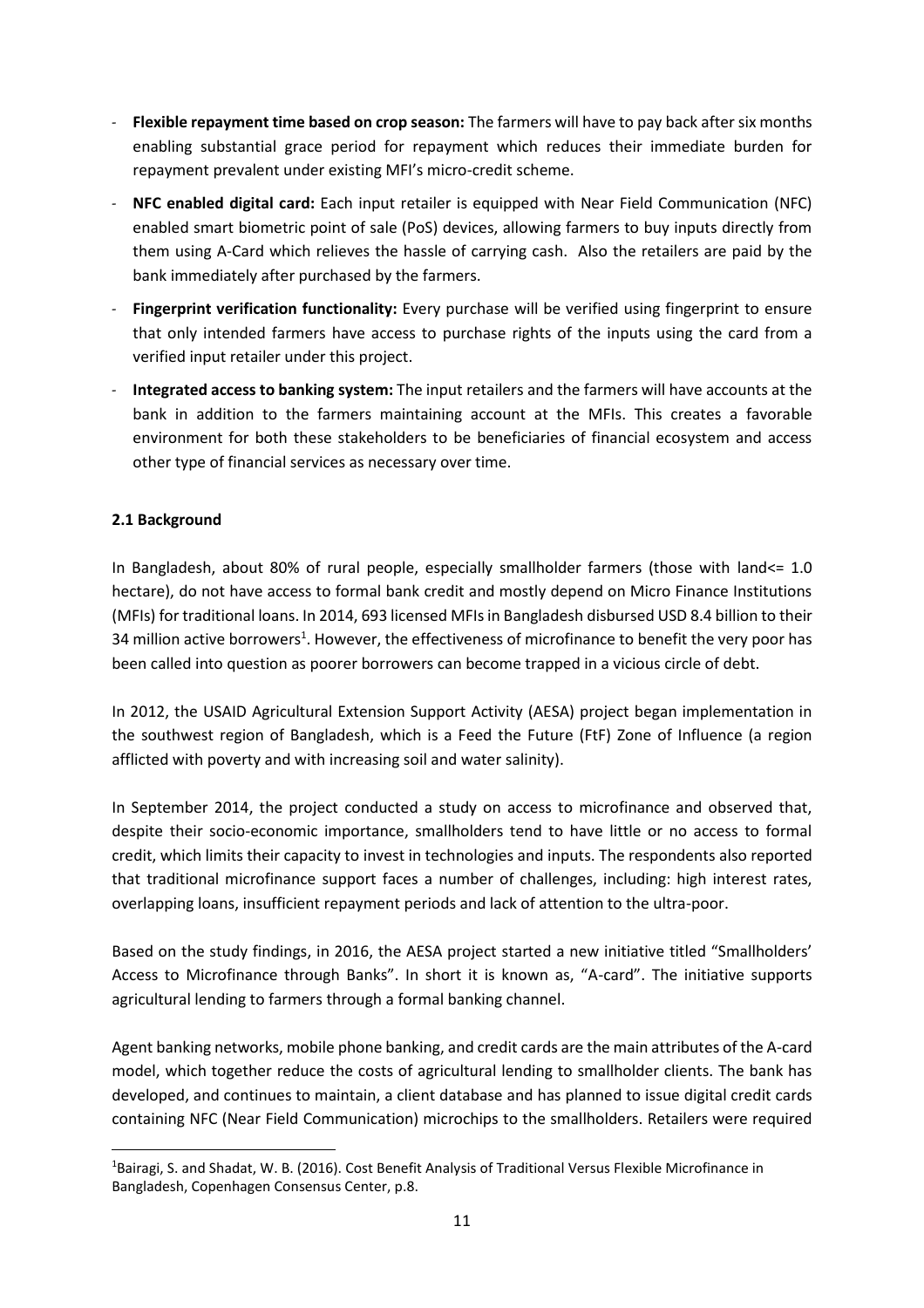to possess a NFC enabled smart phone in order to open a bank account through an MFI-operated agent banking branch.

Agricultural inputs retailers are generally used to selling their products in cash or credit and have very limited knowledge about the use of Information and Communication Technology (ICT) for their businesses. ICT platforms could enable account to account bank transfers using a combination of the customer's NFC card and mobile device. The agricultural inputs retailers operating in the pilot areas have been organized into a group by the USAID Agro Inputs Project (AIP). The project has primarily selected AIP supported inputs retailers to join the alliance.

# <span id="page-11-0"></span>**2.2 Farmer selection criteria**

The farmers who are financially insolvent, capable to earn but cannot engage in agricultural activities due to insufficient capital and monthly income more than BDT 5000, therefore it is necessary to bring them to the A card coverage. Before providing the loans, it is very important to identify the appropriate farmers.

The following criteria will be followed to select a farmer eligible for receiving A-Card:

- Farmers owning total productive land area of at least 50 decimal;
- Farmers have 1 acre/below 1 acre of cultivable land in order to get the silver A-card.
- Farmers have above 1 acre of cultivable land in order to get the Golden A-card.
- Farmers having at least one dairy cow or one bull for fattening;
- Farmers who got project provided training on value chains;
- Not a loan defaulter from any MFI;
- Monthly stable income of at least BDT 6,000 (USD 75).
- Requirement of inputs about worth of BDT 10,000 20,000 per season ( Within six month)
- Unable to apply modern technology due to shortage of capital
- Agriculture dependent livelihood utilizing own and lease land
- Dependent on MFI's or money lenders during cultivation season
- Experienced farmer but out of Banking loan facilities
- Socially accepted but financially week
- Borrow money from NGO's/money lenders with high interest for agricultural activity annually.
- Experience in agricultural activity
- Permanent resident of his own locality

# **Techniques to select right farmers:**

- ◆ Her/his attendance in FPG meeting is at least 90% or not.
- ◆ Her/his relation with other's FPG members is good or not.
- ◆ In case of as a VSLA member he/she regularly buys share or not.
- ◆ The crop he is going to cultivate is it profitable or not.
- $\bullet$  If she/he previously taken any loan from MFI than his repayment was regular or not.
- In farmers household there is more than one loan or not.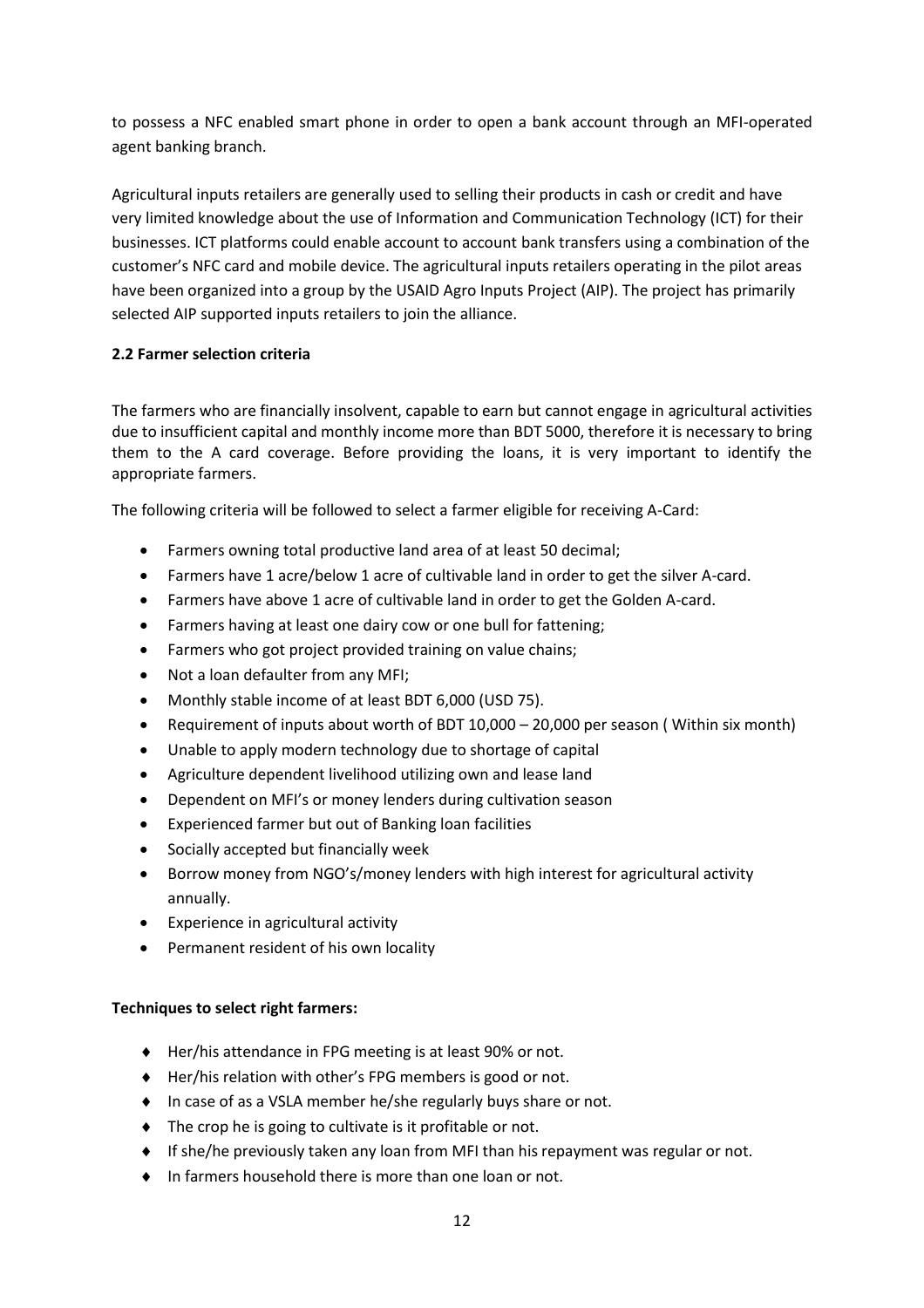- She/he shows respect to the representative and rules of the MFI or not.
- She/he has adequate knowledge on the crop which she/he is going to cultivate.
- $\blacklozenge$  Her/his physical health condition is good or not.
- The loan receiver's husband or any dependent person is involved in anti-social work, takes drug or not.
- ◆ She/he is local person or not.
- ◆ She/he quarrelsome or aggressive or not.

# <span id="page-12-0"></span>**3. Purpose and objective of the baseline study**

The main objective of this study was to prepare a pre‐project / baseline information of the target beneficiaries (A-Card holder farmers). The specific objectives of this assignment were to collect and analyze the baseline information.

# <span id="page-12-1"></span>**4. Methodology**

# <span id="page-12-2"></span>**4.1 Study area and survey population**

The study has been conducted in AESA, DAM implementation areas, which are under 9 unions of Sadar Upazilla of Faridpur District. Total number of groups is 264 and total numbers of beneficiaries are 7,404 of AESA project in Faridpur, among them 1000 farmers will select to distribute A-Card. Currently 100 farmers received A- Card and they are the sample population for this study.

# <span id="page-12-3"></span>**4.2 Study method and data collection tools and techniques**

Purposive sampling method was used to select respondent for the study those who received A –card from Bank. The baseline study followed Individual interview method. Data collection started before the end of cultivation season-Khorif- 2**.** Geographical distribution of respondents in different Unions of Faridpur Sadar Upazilla mentioned in the table below-

| Upazilla       | Number of Respondent<br>Union |              |
|----------------|-------------------------------|--------------|
|                | Aliabad                       | 9            |
|                | ChorMadhobdia                 | 1            |
|                | Gerda                         | 6            |
|                | IshanGopalpur                 | 9            |
| Faridpur Sadar | Kanaipur                      | 22           |
|                | Koijuri                       | 17           |
|                | Krishnonogor                  | 23           |
|                | North channel                 | $\mathbf{1}$ |
|                | Ombikapur                     | 12           |
|                | <b>Total</b>                  | 100          |

#### <span id="page-12-4"></span>Table 1: Union wise distribution of respondents

# **Data collection tools for the study**

Under close supervision of the team leader along with his team developed the study tools (Questionnaire). After discussion with senior management of AESA related with A-Card and having feedback the tools were finalized for pilot testing. The team leader led pilot testing in the field. After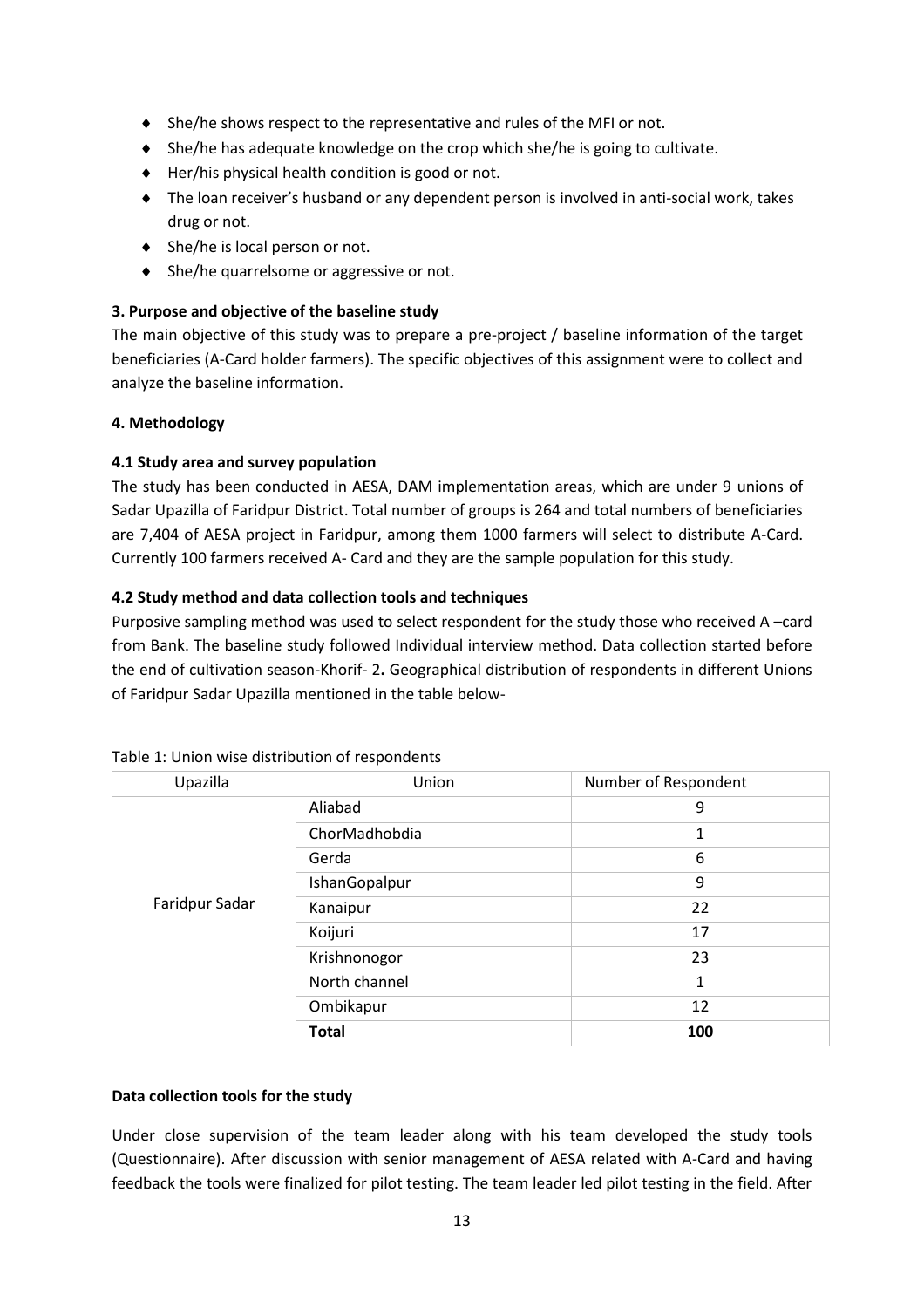pilot survey, the study team sat together with their findings in the field and made necessary modification of the tools prior to orientation session. Then, the data collection team was oriented on the tools. During the orientation session, the tools were further updated. Initially, the tools were developed in English, and then translated into Bangla.

Data were collected by field officer and field facilitators who are working for AESA, Dhaka Ahsania Mission.

# <span id="page-13-0"></span>**4.3 Data entry, processing and analysis**

Database developed using SPSS to enter collected data into the database. To ensure data quality the consultant reviewed filled up questionnaire to checked completeness and consistency of the collected data.

# <span id="page-13-1"></span>**5. Limitations of the study**

Following limitations were observed during the study-

- At the time of data collection farmers were found busy with land preparation for robi season crops. Sometimes data were collected by seating on farm site and at the end of the day.
- A-card holders are frequently visiting retailers shop to purchase inputs by using digital card and facing IT problem with card and NFC mobile of the retailers
- As farmers do not keep any record for cost of production so calculation made based on farmers provided recall data.
- Total sales of their farm produces were not completed because some of the farmers kept a portion of their produces for better price. Therefore, in case of sales amount of farm produces for the last season was calculated considering existing market price of the crops. It may be higher than the calculation.

# <span id="page-13-2"></span>**6. Survey Findings**

Survey findings covered individual and household level socio-economic and demographic characteristics, farm and non-farm income and expenditure, inputs and output transactions, types and purpose of mobile phone usages, banking, savings & credit related information and knowledge & perceptions about DFS (Digital Finance Service).

# <span id="page-13-3"></span>**6.1 Households socio-economic and demographic characteristics**

Number of participants in the survey those who received A-card was 100, and among the participants male and female ratio was 75% and 25% respectively. Average household size was 5.1 which are very similar considering male and female households. Average earning member was 1.54, for female household it was 1.8 and for male it was 1.5. Average land holding is higher in case of male (202 decimal) than female (136 decimal). Similarly cultivable land was also much higher for male (173dec) than female (104dec). Average homestead area was more or less similar for both male and female households.

72% respondents' education level was numeric to primary level and only 28% respondents' education level was above primary. Female respondents were less educated than male. Only 4% female's education level was above primary.

Majority of the respondents (61%) average monthly income was<= 20, 000 taka and about 50% of the respondents (49) age was above 45 years.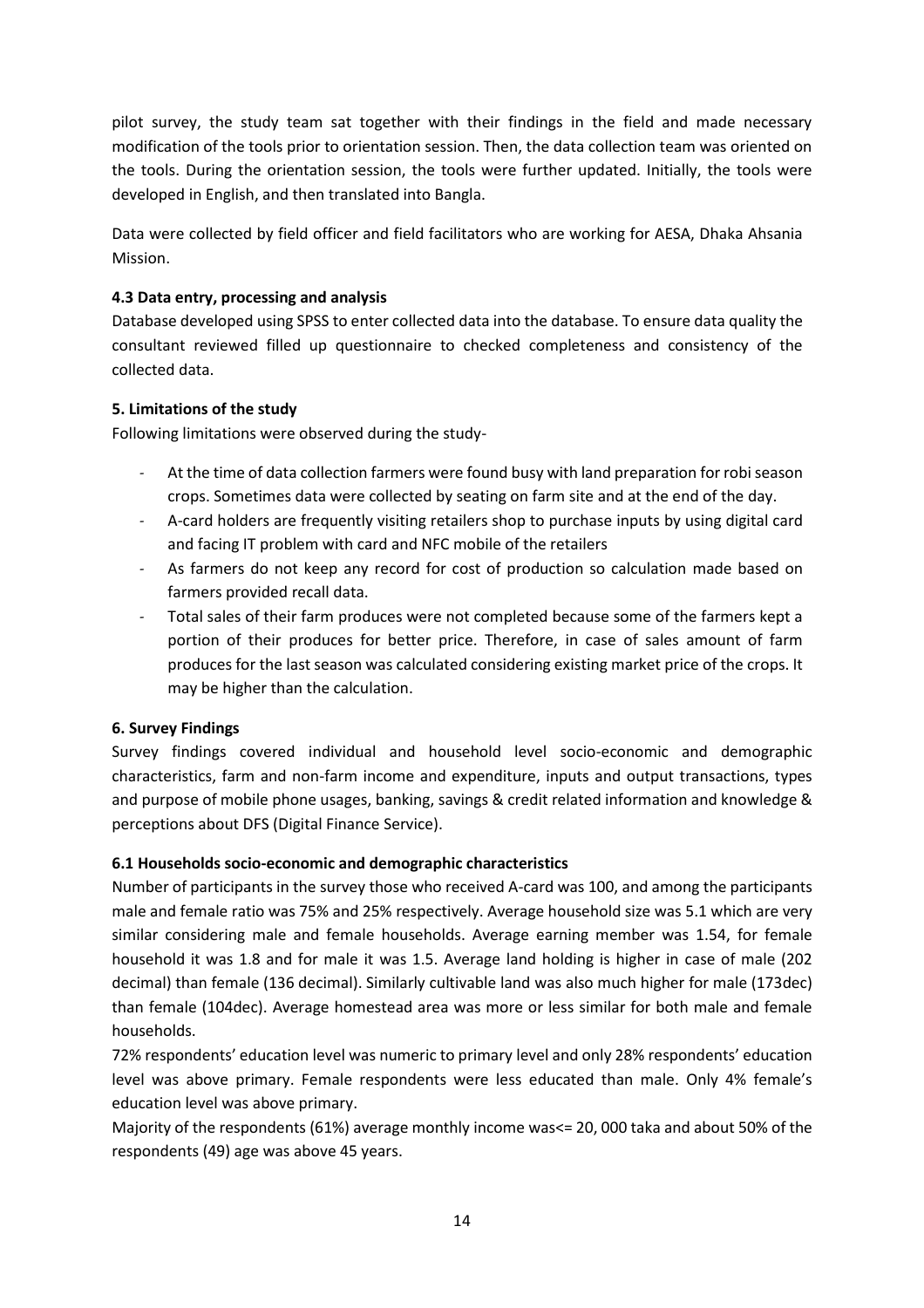| Particulars                       | Male | Female         | Total |
|-----------------------------------|------|----------------|-------|
| Number of respondents             | 75   | 25             | 100   |
| Average HH Size                   | 5.1  | 4.9            | 5.1   |
| # of income earners               | 1.5  | 1.8            | 1.54  |
| Average Landholding (decimal)     | 202  | 136            | 185   |
| Average Homestead land            | 29   | 35             | 30    |
| (decimal)                         |      |                |       |
| Average Cultivable land (decimal) | 173  | 104            | 157   |
| Education                         |      |                |       |
| Numeric                           | 16   | 9              | 25    |
| <b>Till Primary</b>               | 35   | 12             | 47    |
| Above primary                     | 24   | 4              | 28    |
| Monthly HH Income category        |      |                |       |
| $<=$ 20,000                       | 43   | 18             | 61    |
| >20,000                           | 32   | $\overline{7}$ | 39    |
| Farmer's age category             |      |                |       |
| $<=35$ years                      | 17   | $\overline{7}$ | 24    |
| 36-45 years                       | 15   | 12             | 27    |
| >45 years                         | 43   | 6              | 49    |

<span id="page-14-1"></span>Table 2: Socio-demographic characteristics of respondents

# <span id="page-14-0"></span>**6.2 Farming practices of A-card holder farmers Types of crop land size and cost of production in the last season:**

Major crops cultivated by the respondents were Jute -93, farmers using average 125.66 decimal of land, rice 41- farmers -94.53 decimal, different kinds of pulses (Pulses includes -Spices, Lentil, Mung Bean, Grass pea, Sesame, Cummins etc.) -18 farmers - 55.38 decimal and vegetables -13 farmers average 31.53 decimal of lands.

Jute was found to be the popular crop in the study area and was cultivated more (93 farmers) than rice (41) and other crops (30) were cultivated by the respondents in the last season. Small farmers (<=247 dec.) and low income group (<=20K) are mostly involved with rice, jute and vegetables cultivation. Pulses were cultivated more by the big farmers 11 (out of 17) and higher income group 10 (out of 18).Vegetables was cultivated by all categories of farmers. Among the respondents 41 farmers cultivated 2 crops (jute and rice), 18 farmers cultivated three (3) crops (jute, rice, vegetables, pulses or others).

Among the respondents 78% are small<sup>2</sup> farmers and 28% are big<sup>3</sup>. Considering land size average production costs per decimal for small farmer were 243 taka and for large farmers it was 365 taka and per decimal average production costs was BDT 270. Average per decimal sales for large farmer was

 $\overline{a}$ 

<sup>2</sup> Small farmers those land size is <=247 decimal

<sup>3</sup> Big farmers those land size is >247 decimal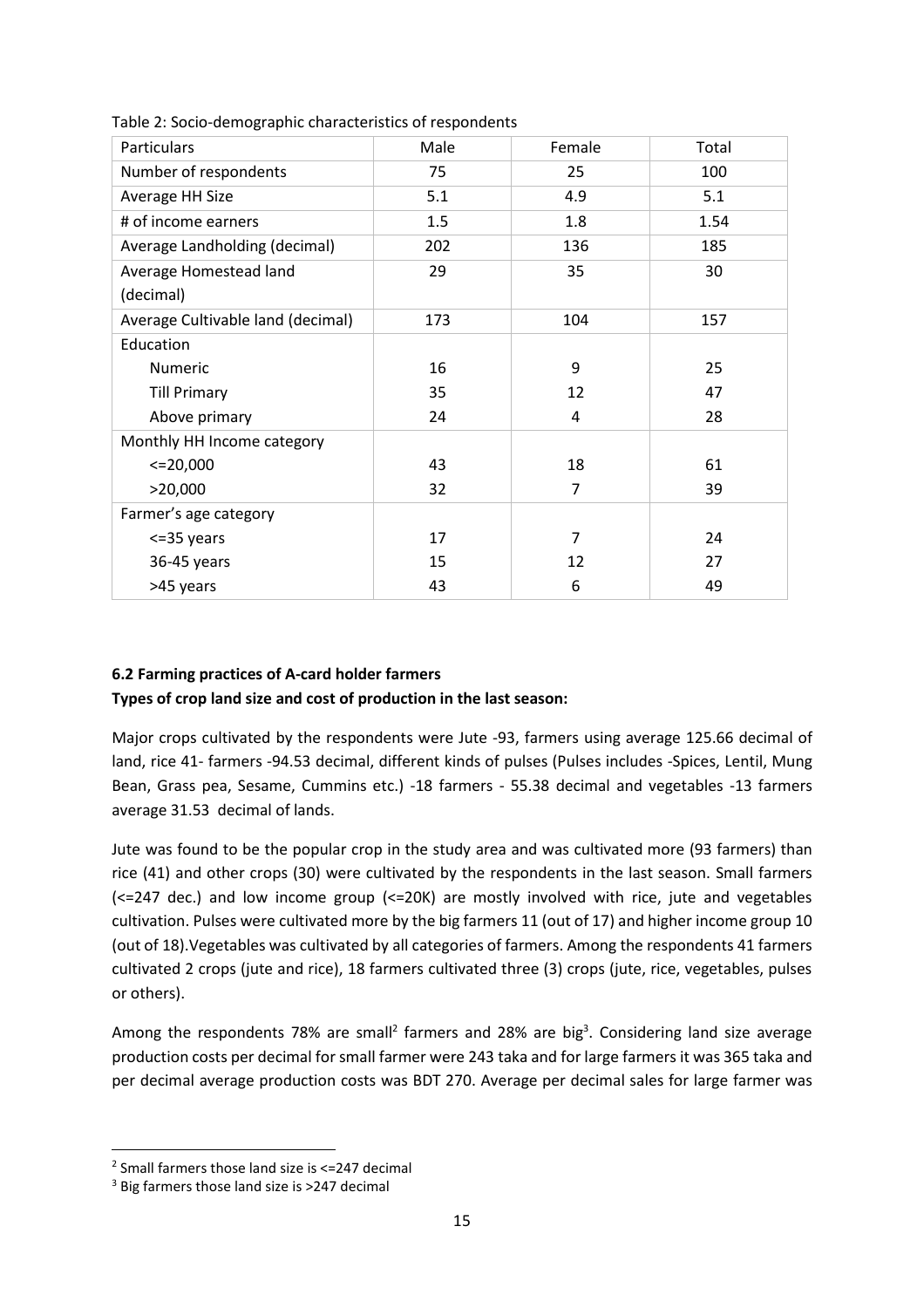higher (BDT 683) than small farmers (BDT 446). It indicates that small farmers are spending less money and making less profit. Average harvest and sale costs were almost same for small and large farmers.

Average per decimal production costs for male (BDT 254) was less than female (BDT 319), but average per decimal sales for female (BDT 615) was higher than male (BDT 459). On the other hand harvest cost is less in case of female (BDT 22) than male (BDT 28). Sale cost is more or less same both for male and female.

Average per decimal production cost was higher in higher income $^4$  group (BDT 307) than lower income group (BDT 247). Average per decimal sales was remarkably higher in higher income group (BDT 602) than lower income group (BDT 432). Harvesting and sale costs were same for both higher and lower income group. In the last cultivation season average per decimal production costs were BDT 270 and per decimal sales was BDT 489.

| Particulars                         | <b>Sex</b> |        |       | Land       |            | <b>Income</b> |
|-------------------------------------|------------|--------|-------|------------|------------|---------------|
|                                     | Male       | Female | Small | <b>Big</b> | $<$ 20 $K$ | >20K          |
| Average<br>Input costs<br>(Taka)    | 2313       | 1347   | 1817  | 2468       | 1652       | 2923          |
| Average cost<br>оf<br>service(Taka) | 3929       | 3712   | 3242  | 4866       | 2565       | 6534          |

<span id="page-15-0"></span>Table 3: Input and cost of service

Depending on the nature of expenditure the total production costs categorizes into two groups. Input cost - like seed, fertilizers, pesticides, herbicides etc. that can be paid by A-card and Service charge or kinds of inputs - like renting power tiller for land preparation, labor costs for weeding, transportation cost for harvesting and selling produces etc. need to pay directly in cash to the service providers.

Input costs and service charge usually depends on land size for agricultural production. Female farmers' average per decimal input costs was remarkably less (BDT 1347) than male farmers (BDT 2313). But average per decimal service charge was higher both for male and female compare to input cost.

Average service charge was near to double than input costs. For big farmers cost of service charge was BDT 4866 against the input cost 2468 taka and for higher income group service charge was BDT 6534 but input costs were BDT 2923.

**Yield and sales amount of produces for the last cultivation season:**

 $\overline{a}$ 

<sup>4</sup> Higher income group >20k

Lower income group <=20k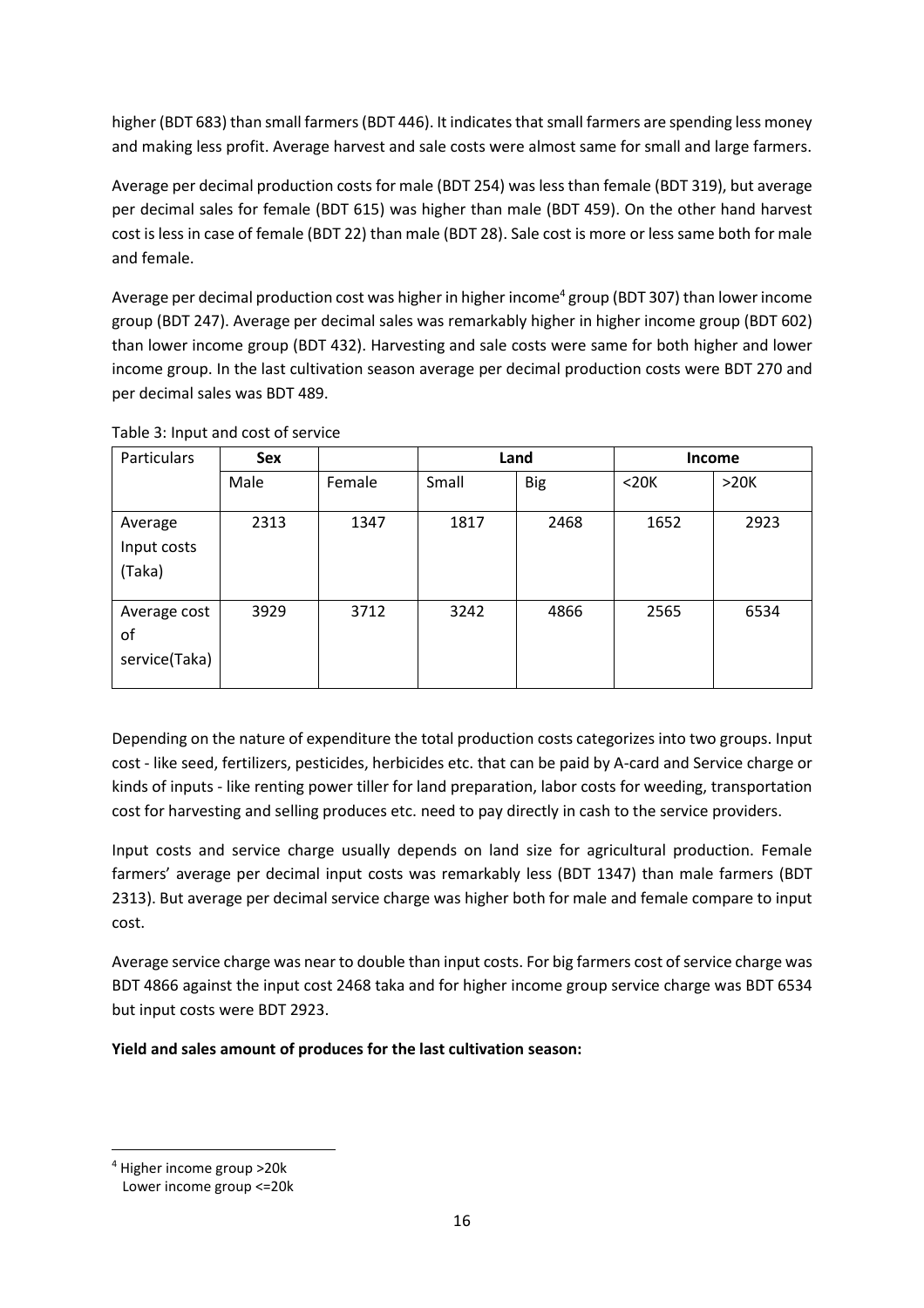| Crops     | Average yield per<br>decimal(kg) | Average Price per kg<br>(Taka) | Average per decimal<br>sales (Taka) |
|-----------|----------------------------------|--------------------------------|-------------------------------------|
| Jute      | 11.42                            | 42                             | 480                                 |
| Rice      | 14.91                            | 20                             | 298                                 |
| Pulses    | 4.77                             | 41                             | 196                                 |
| Vegetable | 34.65                            | 17                             | 589                                 |

### <span id="page-16-2"></span>Table 4: Crop wise average per decimal yield and sales stat

Per decimal yield was highest in vegetable 34.65kg and lowest in pulses 4.77. Price of jute was highest BDT 42 per kg and lowest was vegetable BDT 17per kg. Considering per decimal sales it was highest in vegetables 589 taka and lowest in pulses 196 taka. Per decimal yield of rice was 14.91 and price per kg was BDT 20.

Considering all crops in the last cultivation season average per decimal production costs was BDT 245 and average per decimal sales was BDT 487.

# **Non-farm income of respondents:**

Among the respondents 51 farmers have both agricultural and other sources of income. Last year average non-farm income was BDT 73255. Nonfarm sources of income were small business, seasonal employment, auto van driving and remittance. 49 farmer's income totally depends on agriculture.

# <span id="page-16-0"></span>**6.3 Inputs requirement status**

Input requirement depends on seasonality which includes khorif- 1, khorif- 2 and Robi season. 93% farmers required inputs in March for the season Khorif-1, for khorif-2, majority of the farmers (53%) required inputs in June and for the Robi season 61% farmers required inputs in October.

# **Mode of transactions input purchase:**

Most of the farmers (78) purchase inputs by cash considering gender, land size and monthly income groups. Average 29 farmers purchased inputs by partial credit. Among them only 7 are female. All most all farmers are travelling markets 4 times or more than 4 times to manage inputs. Among the respondents only 11 female farmers were travelling markets more than 4 times.

Small farmers and lower income groups are travelling to the market more frequently than big farmers and higher income group and their average per time travel cost was less (BDT19) than big farmers (BDT 27) and higher income group.

# <span id="page-16-1"></span>**6.4 Types and purpose of mobile phone usage:**

Among the respondents 98 farmers are using their own mobile phone and only 2 farmers are using phone of their family members. Most of the farmers (88) are using basic type of mobile phone and main purpose of using the mobile phones are to dial and receive calls.

Smart phones are used mostly by male those education level are above primary and income >20k. Only 3 farmers are using mobile phones for banking purpose and their education level is above primary and income >20k. No one is using internet. On an average 2 mobile phones are using per household and 88 farmers agreed to use mobile phone for financial transaction.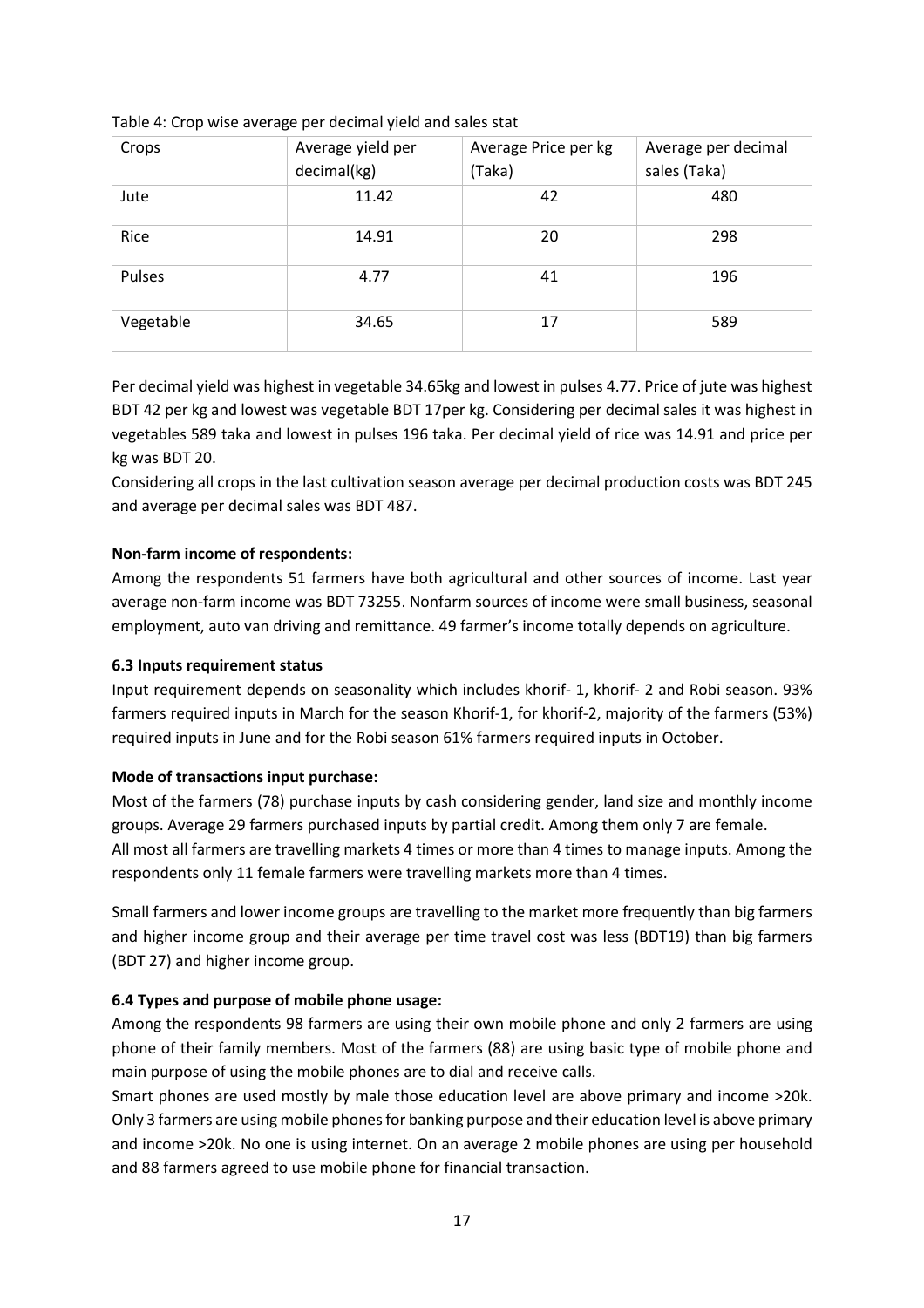### <span id="page-17-0"></span>**6.5 Banking, Savings & Credit Related Information**

Among the respondents only 36 farmers have savings account in bank and the account holders are mostly male (29). The number of bank accounts were large among small farmers (22) and higher income group (20). Out of 36 account holders, 16 farmers opened bank account to manage loan. Loan accounts are mostly opened by the small farmers (10) and lower income group (9). Only 2 farmers have current account and their income >20k.

64 respondents do not feel like opening a bank account and thus they do not own any account. Those who have bank account they do not have ATM card but they have heard about it. 90 farmers mentioned they didn't think of using such card earlier. All the respondents mentioned that transaction by using this type of card is prestigious in the society. Minimum time requirement to visit nearest bank/agent bank/ATM/MFIs was 5 minutes and in average it was 28 minutes. Average each time travel costs was BDT 34.

### **Status of savings of the respondents:**

Among the respondents 94 farmers can save money and majority of the farmers (69) are male. Savings was found higher in number in case of small farmers (64) and those income is <= 20k (56). It indicates that these farmers save money to manage loan from different sources.

Savings in bank is higher in case of small farmer (24 out of 36) and lower income group (24 out of 36) than big farmers and higher income group. Only 6 female farmers (out of 36) save their money in bank. Savings in MFI's is also higher in small farmers (35 out of 51) and lower income group (29) than big farmers and higher income group. Female farmers (20) feel free to save their money in MFI's compared to bank. Male farmers (69) under lower income group saved more money than female (25) and higher income group.

Among the respondents 43 farmers save their money at home. Majority of them are small farmer (24) and lower income group (29) and most of them (33) are male.

Among the respondents 46% (43) farmers save their money at home, at MFI's/NGO's - 54% (51) and at Bank -38% (36).

Average last year savings was highest among the big farmers (BDT 30,446) and lowest in small farmers (9,603 taka). Average savings was also higher (19755 taka) in higher income group than lower income group (BDT 13,482). Average savings was higher in male than female.

# **Savings modality:**

Among the respondents majority of the farmer's (49) savings modality was monthly, weekly for 25 farmers and only 6 farmers savings modality was annual.

Weekly savings modality was higher (14) in lower income group, small farmer 22 and in case of male 14. Monthly saving modality was also higher in lower income group (26), small farmer (39) and in case of male farmers (35).

Satisfaction level on interest rate of savings, (53) farmers out of 81 was unsatisfied, 2 was highly unsatisfied and 2 farmers were highly satisfied.

#### **Sources of credit:**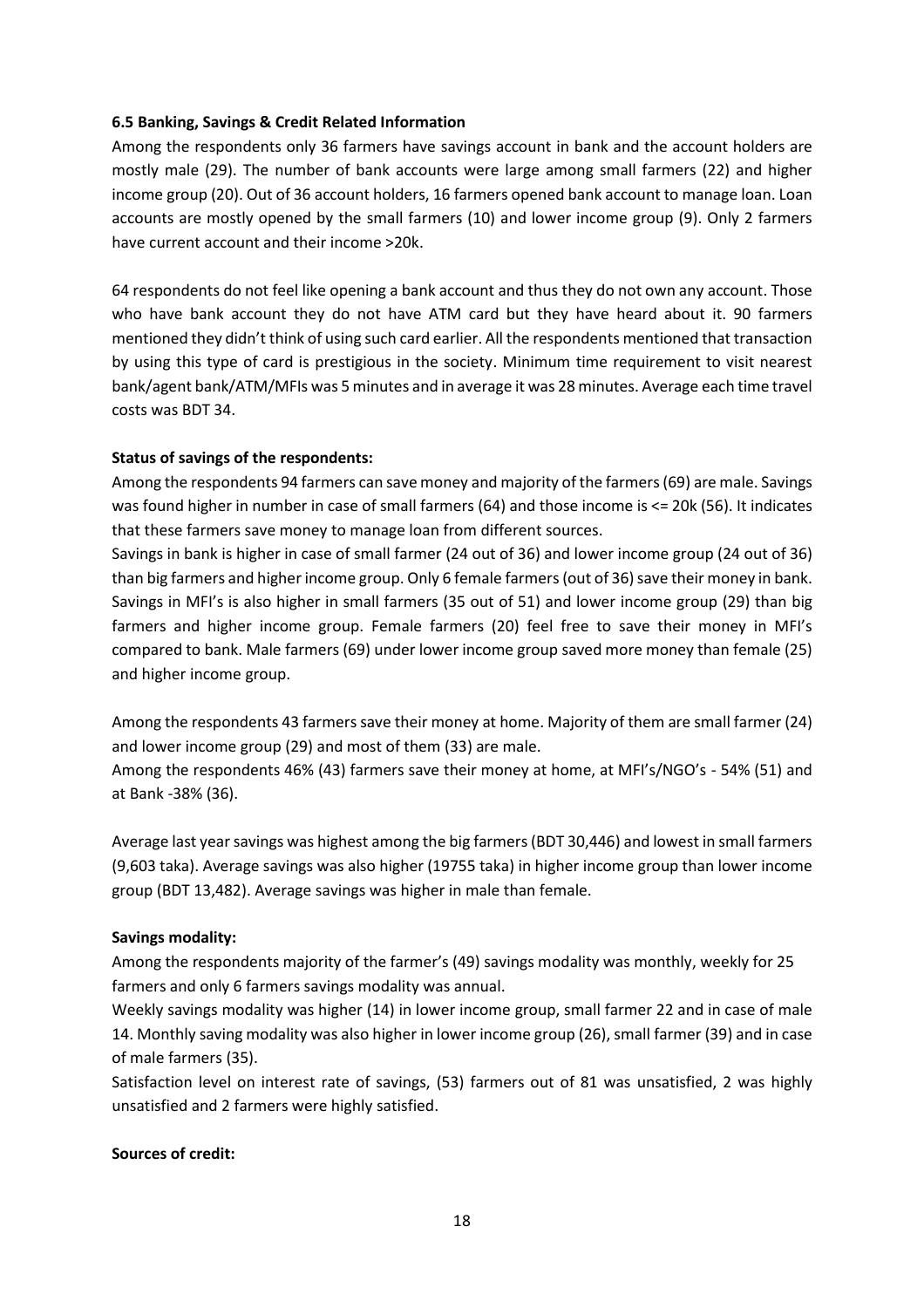Among the respondents 64 farmers' received loans from different sources, 43 farmers received loans from MFI's, 19 from Bank and 2 farmers from cooperatives.

Mostly male (12 out of 15) and small farmers (10 out of 15) received loan (<50k) from bank. Only 3 female farmers received loan from Bank. Considering income group it was about 50% (<20k – 8 and >20k – 7). Only few farmers (3) farmers received loan >50k from bank and their income was > 20k.

Farmers were found more interested to receive loan from MFI's compare to Bank. Small farmer (25 out of 33) and low income (24 out of 33) groups are taking loan (<50k) from MFI's. Big farmer and higher income group were less interested to receive loan. Female farmers feel free to receive loan from MFI's (19) compared to bank.

# **Status of loan utilization:**

Loans are utilized mostly by the small farmers and lower income group and this loan is supporting them (52) to improve farm production. Male farmers are utilizing loan simultaneously more than female. On the other hand small farmers (35) and low income group (25) are utilizing loan simultaneously more than big farmer and higher income group. Only 6 farmers are utilizing more than one loan at a time and most of them are female (5 out of 6). Non-financial service are mostly received by the male farmers (5 out of 6) and higher income group. In case of loan repayment, male farmers are facing problem more than female farmers. Small farmers (15 out of 20) are also facing problem to repay the loan and at the same time higher income group are also facing problem to repay the loan (11 out of 20).

### **Happiness with loan interest rate:**

Those who received loans 89% (57 out of 64) farmers are not happy with loan interest rate from different sources.

In case of bank loan interest rate, majority 58% (21 out of 36) of the respondents mentioned indifferent. This means that they have nothing to say as it was decided by the bank.

<span id="page-18-0"></span>

Figure 1: Satisfaction level on loan interest with bank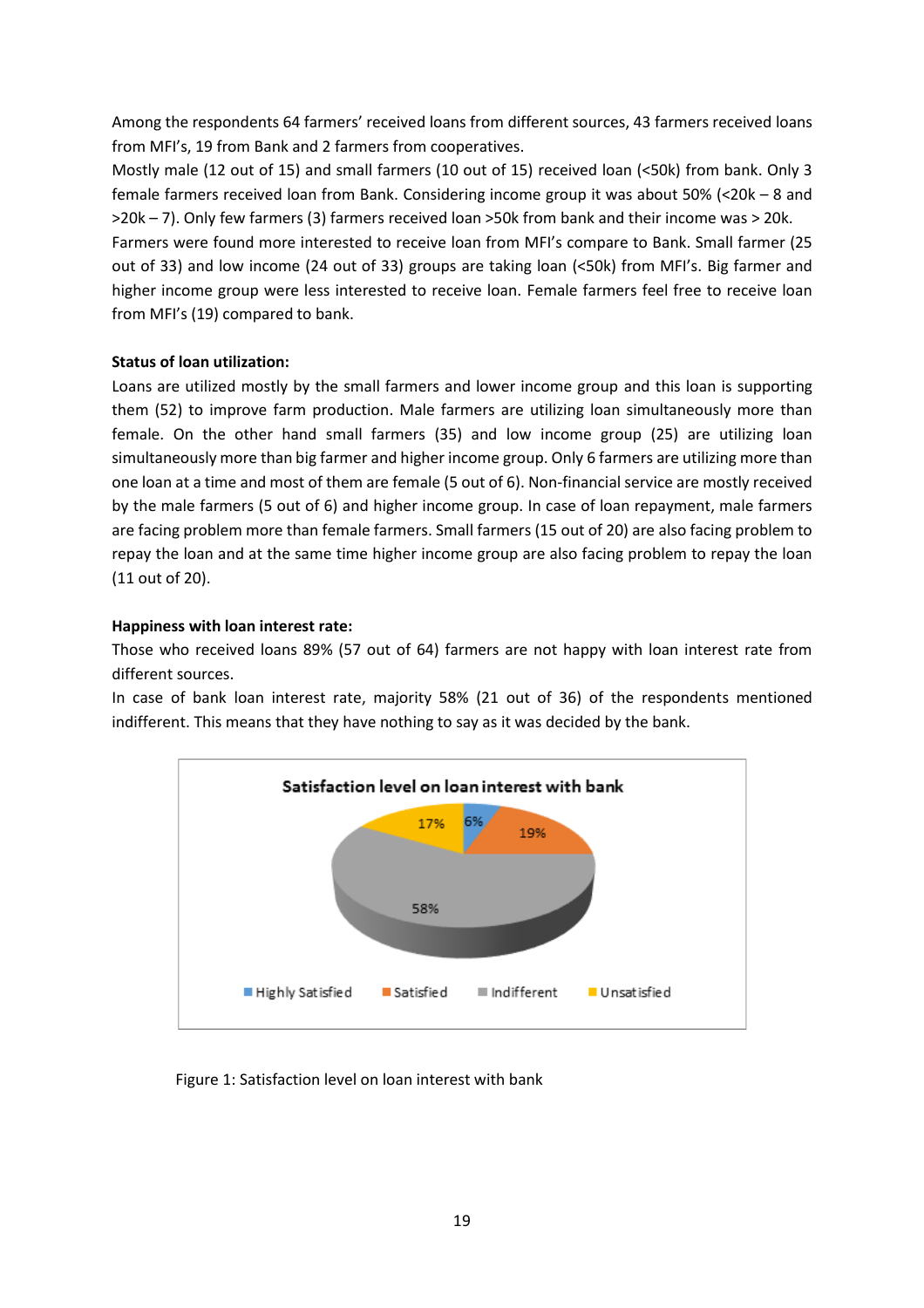

Figure 2: Satisfaction level on loan interest with MFI's

<span id="page-19-0"></span>Loan interest rate with MFI's 81% (52 out of 64) respondent were unsatisfied. Considering interest rate of loans farmers are satisfied with bank compared to MFI'S. But there are some advantages and disadvantages both for banks and MFI's mentioned by the respondents are as follows- .

# **Advantage and disadvantage of loans from different financial institutions:**

#### **Banks:**

#### **Advantages**

- Opportunity of rescheduling
- Less harassment for installment
- No need to deposit weekly/monthly savings

#### **Disadvantages**

- Mortgage (Original papers of asset)
- Number of certificates from Union Porishad
- Interest rate of loan
- Bank environment (especially private banks) is not farmer's friendly
- Chance of losing assets
- Have to visit bank to pay loan installment

#### **Micro Finance Institutions (MFIs):**

#### **Advantages:**

- No mortgage
- Less documents
- No need to visit MFIs to deposit loan installment
- Farmers friendly environment

#### **Disadvantage:**

- Must be member of savings group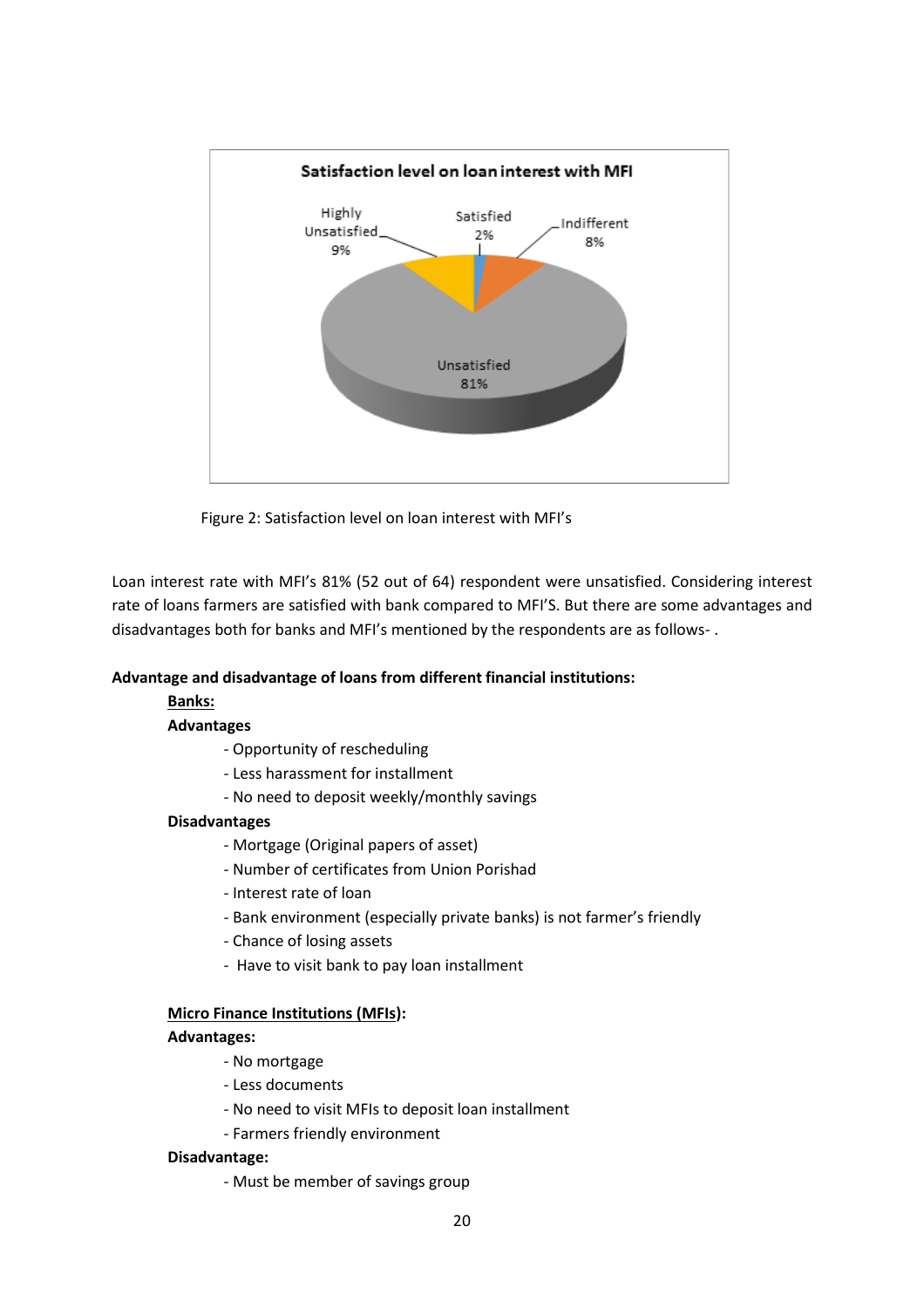- Loan interest rate is too high.
- Deposit savings weekly/monthly
- Frequent reminder to reimburse loan (social harassment)

### **Knowledge and ideas on digital financial services:**

All respondents heard about agent banking because they already received A-card. Loan savings account with agent bank and an account with formal commercial bank (Bank Asia) is a prerequisite to receive A-Card. Digital card (A-Card) is for buying agricultural inputs only, though there are other services also (all services of formal commercial bank) available with agent bank.

Mobile SIM registration is the national requirement; therefore all respondents registered their mobile phone SIM using biometric system. Most of the respondents (76%) heard about POS machine.

Majority of the respondents (69%) are interested to use biometric based transaction. The justification they mentioned, 1) no need to remember PIN number and 2) no one can use the card without his fingerprint if it is stolen of missing. On the other hand those who prefer PIN based transaction; they can send someone to the retailers with PIN number in case of emergency or illness.

### <span id="page-20-0"></span>**7. Conclusion and Recommendations**

MFI's are interested to involve more female farmers due to credit realization. The management needs to address this issue considering the sustainability of the intervention.

Farmers who can save <= 10,000 taka per year, are unable to manage inputs at the time of cultivation season from their own savings. This is why they are lending money from different sources with high interest rate. These farmers might be the potential beneficiary for A-card initiative.

Financial institutions need to be attentive about the month of credit requirements during cultivation season (Robi=September, Khorif-1= March and Kharif-2= June) by the farmers. Before the mentioned time A-Card should be in farmer's hand. Otherwise scope of misunderstanding will increase between the MFI's and farmers.

Farmers are traveling at least three times to manage inputs from the market and they have to spend half of the day each time and there are cost involvements also. Therefore, it is important to select retailers closer to the producer groups.

Considering the sustainability of the intervention (A-card) management need to address some issues mentioned below -

- Adjustment and interest on unspent money.
- Farmers are expecting credit card rather debit card and 50% input 50% cash to meet up labor payment for land preparation, weeding, transportation cost etc.

#### <span id="page-20-1"></span>**Annexure-1: Baseline survey tools**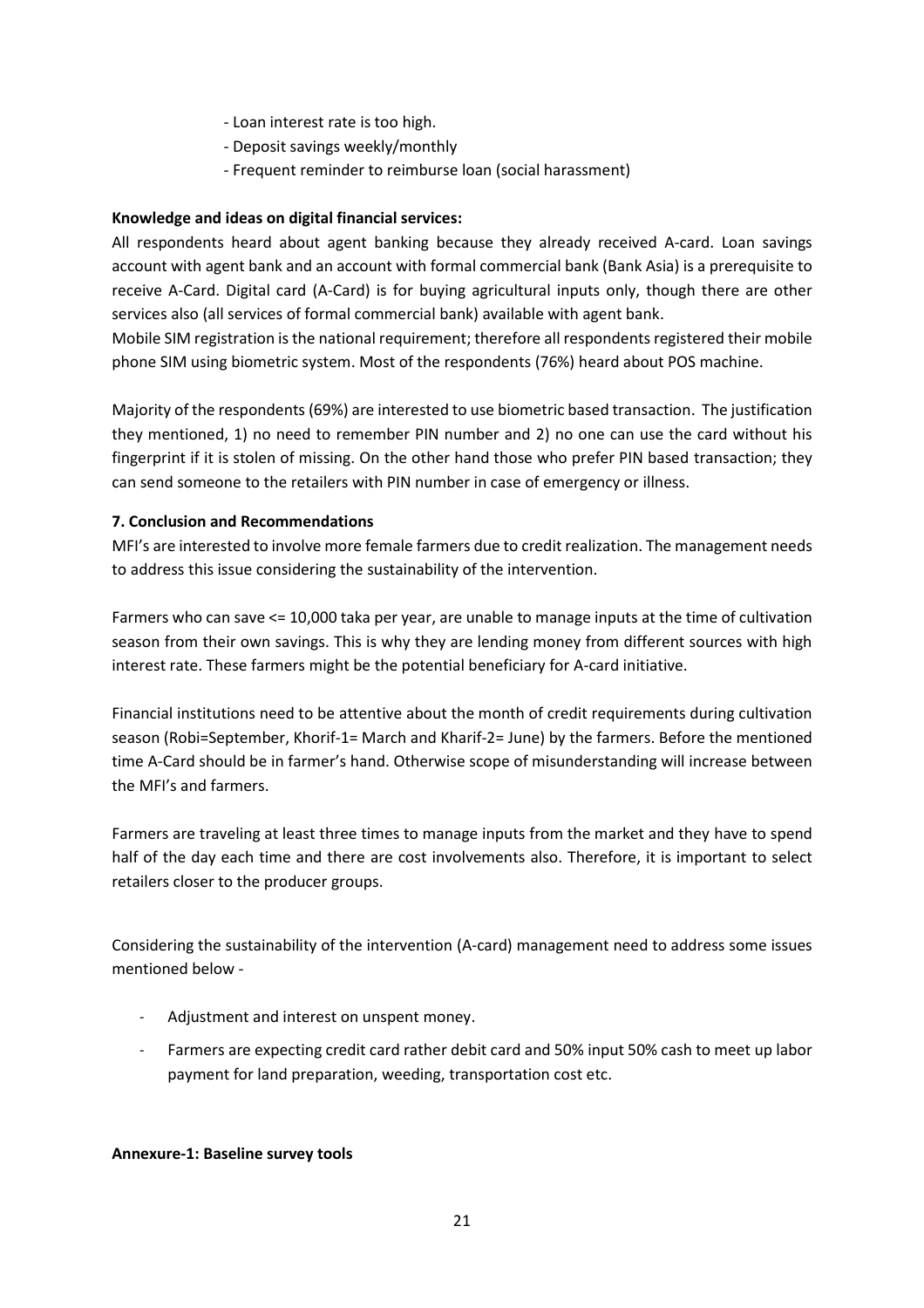# **USAID Agricultural Extension Support Activity**

# **A-Card Holder Farmers Baseline survey Questionnaire**

# **Section 1- Demographic Information**

| Data ID                                              |                                                                                                                                                                                                                                                                                             | Mobile No.                              |  |
|------------------------------------------------------|---------------------------------------------------------------------------------------------------------------------------------------------------------------------------------------------------------------------------------------------------------------------------------------------|-----------------------------------------|--|
| Name                                                 |                                                                                                                                                                                                                                                                                             | Account No.                             |  |
| Father/Husband's Name                                |                                                                                                                                                                                                                                                                                             |                                         |  |
| FPG Name                                             |                                                                                                                                                                                                                                                                                             |                                         |  |
| FPG no                                               | FID:                                                                                                                                                                                                                                                                                        |                                         |  |
| Village                                              |                                                                                                                                                                                                                                                                                             |                                         |  |
| Union                                                |                                                                                                                                                                                                                                                                                             |                                         |  |
| Upazila                                              |                                                                                                                                                                                                                                                                                             | District                                |  |
| Occupation                                           | Farmer<br>Small non agril. business<br>$\Box$<br>$\Box$<br>Service<br>Inputs seller<br>$\Box$<br>House wife<br>Arotder / Middle man<br>$\Box$<br>Agril. business<br>Nursery operator<br>⊔<br>Fish farming<br><b>Business man</b><br>⊔<br>Fish / Fingerling trader<br>Ш<br>$\vert \ \ \vert$ |                                         |  |
| <b>Marital Status</b>                                | Married                                                                                                                                                                                                                                                                                     | $\Box$<br>Unmarried<br>$\Box$           |  |
| Age (years)                                          | 18-23<br>24-29<br>П                                                                                                                                                                                                                                                                         | 30-35<br>36-45<br>$45+$<br>$\mathsf{L}$ |  |
| Sex                                                  | $\square$ Female                                                                                                                                                                                                                                                                            | $\Box$ Male                             |  |
| Education                                            | Illiterate<br>SSC<br>$\perp$<br>$\Box$<br><b>HSC</b><br>Numeric Literate<br><b>Till Primary</b><br><b>Bachelors</b><br>Vocational/Technical<br>Masters                                                                                                                                      |                                         |  |
| Family members (No.)                                 | Male<br>Female<br>Total                                                                                                                                                                                                                                                                     |                                         |  |
| Earning Members (No.)                                |                                                                                                                                                                                                                                                                                             |                                         |  |
| Monthly Income (Average<br>of last six month income) | □<=10,000 Tk□ 10,001-20,000 Tk<br>20,001-30,000 Tk□ 30,001-40,000 Tk<br>$\Box$                                                                                                                                                                                                              |                                         |  |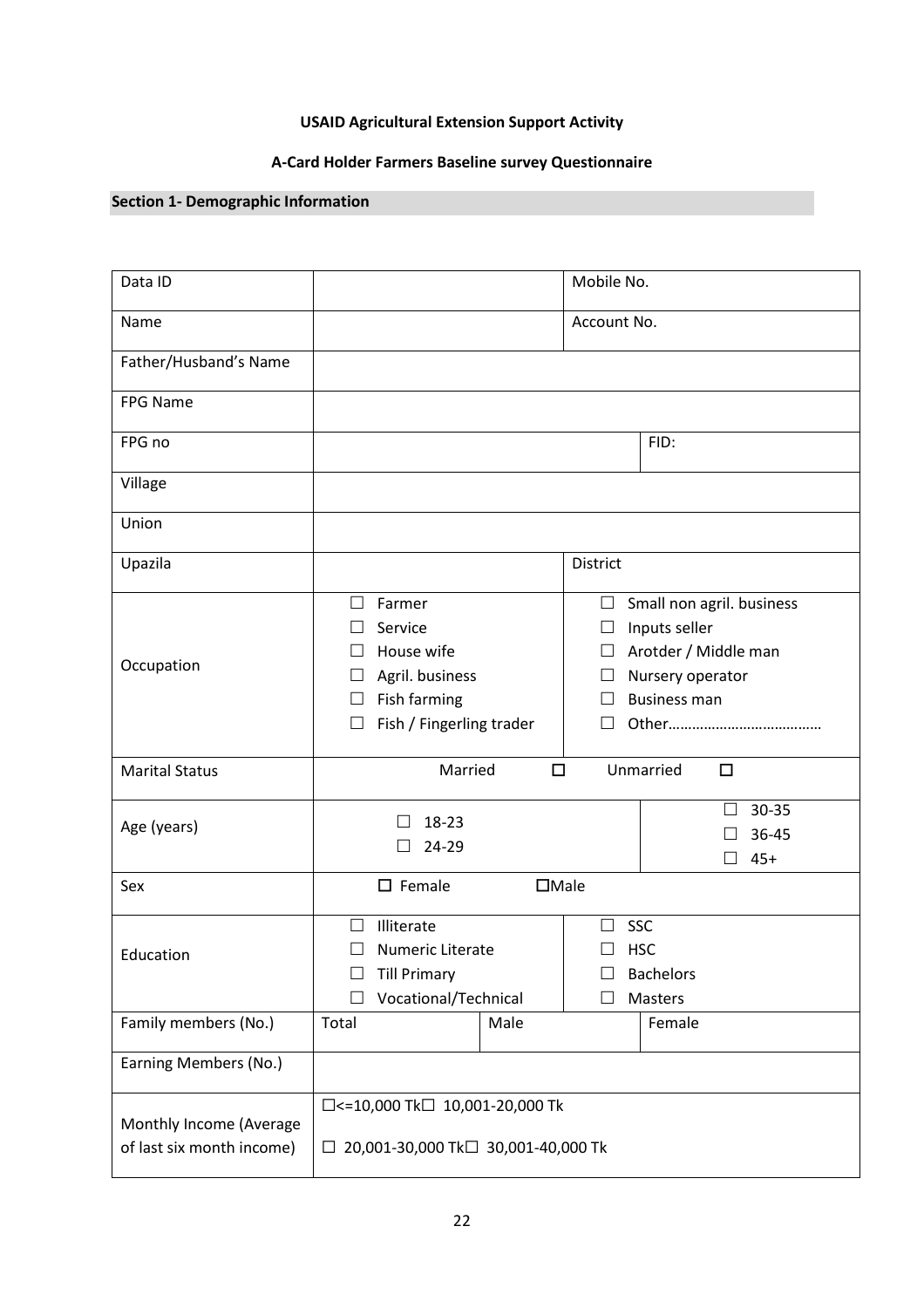|                                          | 40,001-50,000 Tk□> 50,000 Tk<br>$\Box$ |  |  |
|------------------------------------------|----------------------------------------|--|--|
| Total household land (Decimal):          |                                        |  |  |
| Decimal<br>Land category                 |                                        |  |  |
| Own Land (Homestead area including pond) |                                        |  |  |
| Own Cultivable land                      |                                        |  |  |
| Land lease inn                           |                                        |  |  |
| Land lease out                           |                                        |  |  |

# **Section 2- Occupation details**

**1. What type of farming are you involved in (what did you cultivate last season)? (could be multiple answers)**

| <b>Crop Type</b>                                 | Code           |
|--------------------------------------------------|----------------|
| Rice                                             | $\mathbf{1}$   |
| Jute                                             | $\overline{2}$ |
| Wheat                                            | 3              |
| Maize                                            | $\overline{4}$ |
| Lentil / Mung bean/ Grass Pea/Sesame/Black cumin | 5              |
| Vegetables(names):                               | 6              |
| Fish/Shrimp Farming                              | 7              |
| Livestock (Milking / Beef Fattening)             | 8              |
| Others (Specify)                                 | 9              |

# **2. What types of crop cultivated in last season and land area (Decimal)**

| . .<br>$\sim$ |           |     |       |
|---------------|-----------|-----|-------|
| Name of crop  | Land area | Own | Lease |
|               |           |     |       |
|               |           |     |       |
|               |           |     |       |
|               |           |     |       |
|               |           |     |       |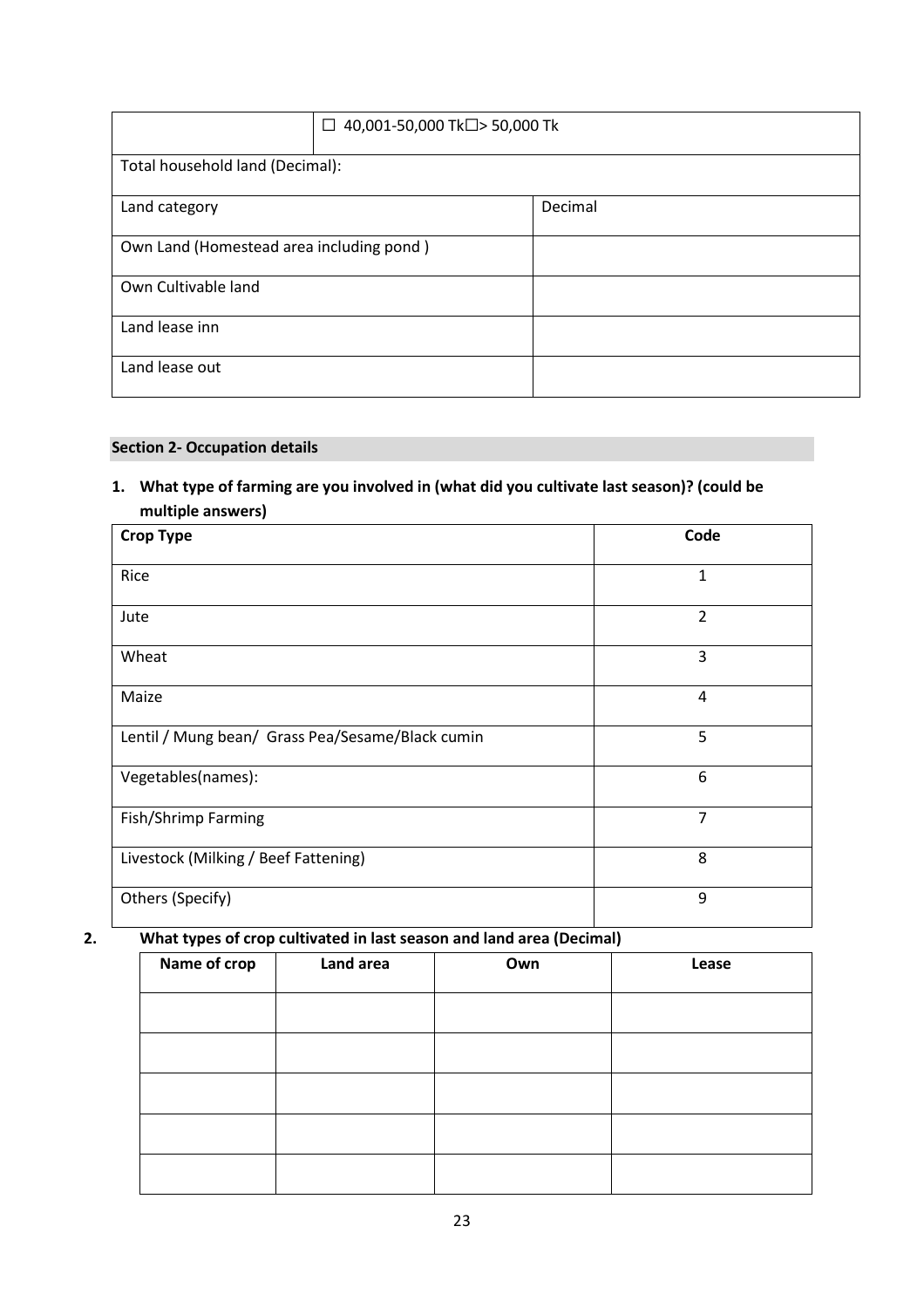# **3. What was your total cost of production for the last season?**

|                  | <b>Particulars</b>                       | <b>Amount in BDT</b> |
|------------------|------------------------------------------|----------------------|
| Leased land      |                                          |                      |
|                  | land preparation (labor+ machinery rent) |                      |
| Input            | Chemical fertilizer:                     |                      |
|                  | Organic fertilizer:                      |                      |
|                  | Irrigation:                              |                      |
|                  | Weeding                                  |                      |
|                  | Seed:                                    |                      |
|                  | Pesticide:                               |                      |
|                  | Others (specify)                         |                      |
| Harvesting:      |                                          | <b>Amount in BDT</b> |
| Labor            |                                          |                      |
| Transport        |                                          |                      |
| Selling          | Transport:                               |                      |
|                  | Arot:                                    |                      |
|                  | <b>Bazar Tole:</b>                       |                      |
| Others(Specify): |                                          |                      |
| <b>Total</b>     |                                          |                      |

# **4. What was your total Sales from farming last season in BDT?**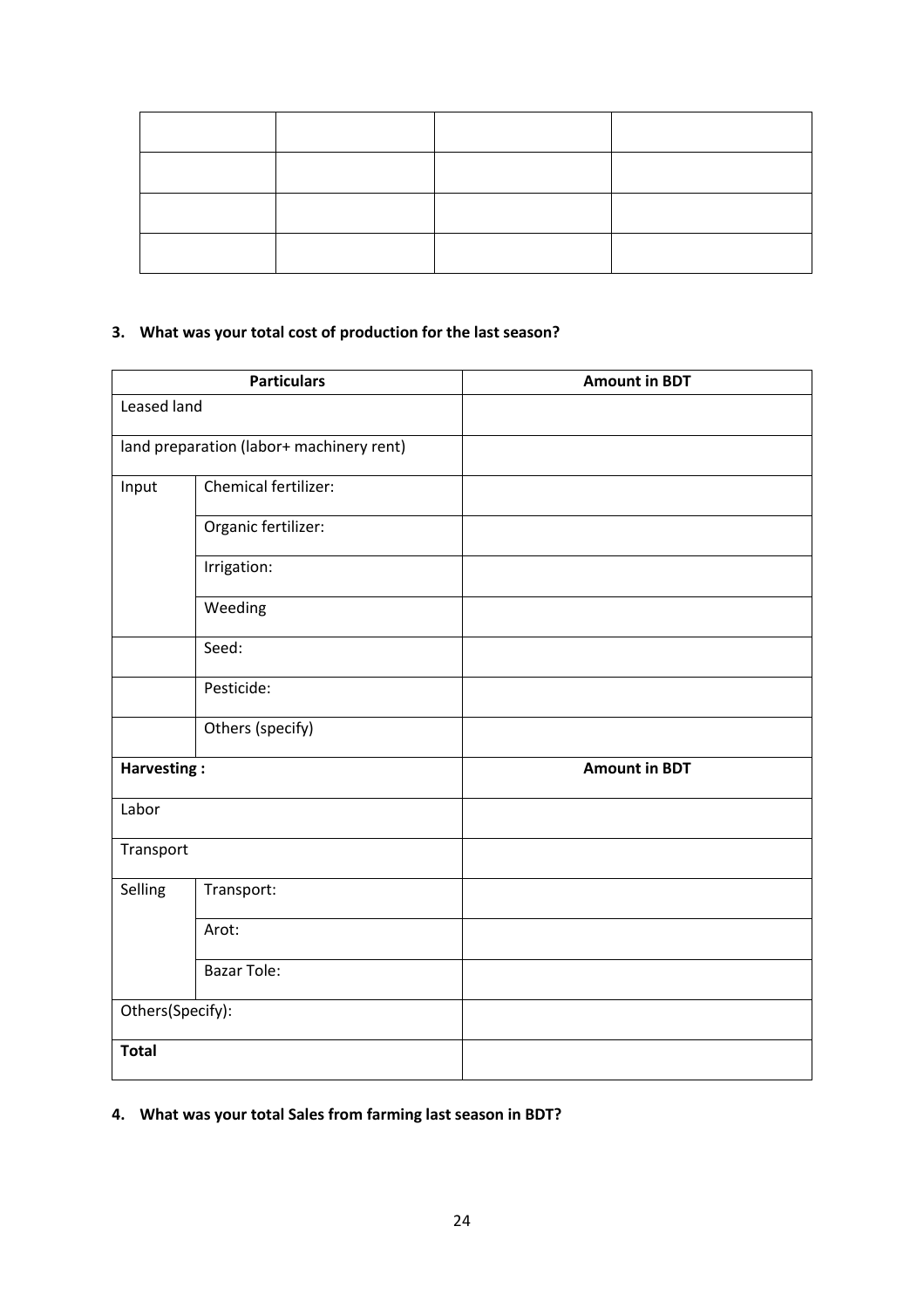| Crop name    | Total      | Own         | Sale volume | Unit Cost | Amount in |
|--------------|------------|-------------|-------------|-----------|-----------|
|              | production | consumption | (Kg)        | (Taka)    | (BDT)     |
|              | (Kg)       | (Kg)        |             |           |           |
|              |            |             |             |           |           |
|              |            |             |             |           |           |
|              |            |             |             |           |           |
|              |            |             |             |           |           |
|              |            |             |             |           |           |
|              |            |             |             |           |           |
| <b>Total</b> |            |             |             |           |           |

# **5. Additional Source of income besides farming**

| <b>Source</b>         | Income per year in BDT |
|-----------------------|------------------------|
| <b>Small Business</b> |                        |
| Remittance            |                        |
| Seasonal employment   |                        |
| Others (Mention)      |                        |

# **Section 3- Transaction Patterns**

# **Buying**

**6.** Which times of the season do you need to buy inputs?

| Crop Season | Crop Names | Time of input purchase |
|-------------|------------|------------------------|
| Kharif-1    |            |                        |
| Kharif-2    |            |                        |
| Robi        |            |                        |

**7.** How do you pay for your inputs?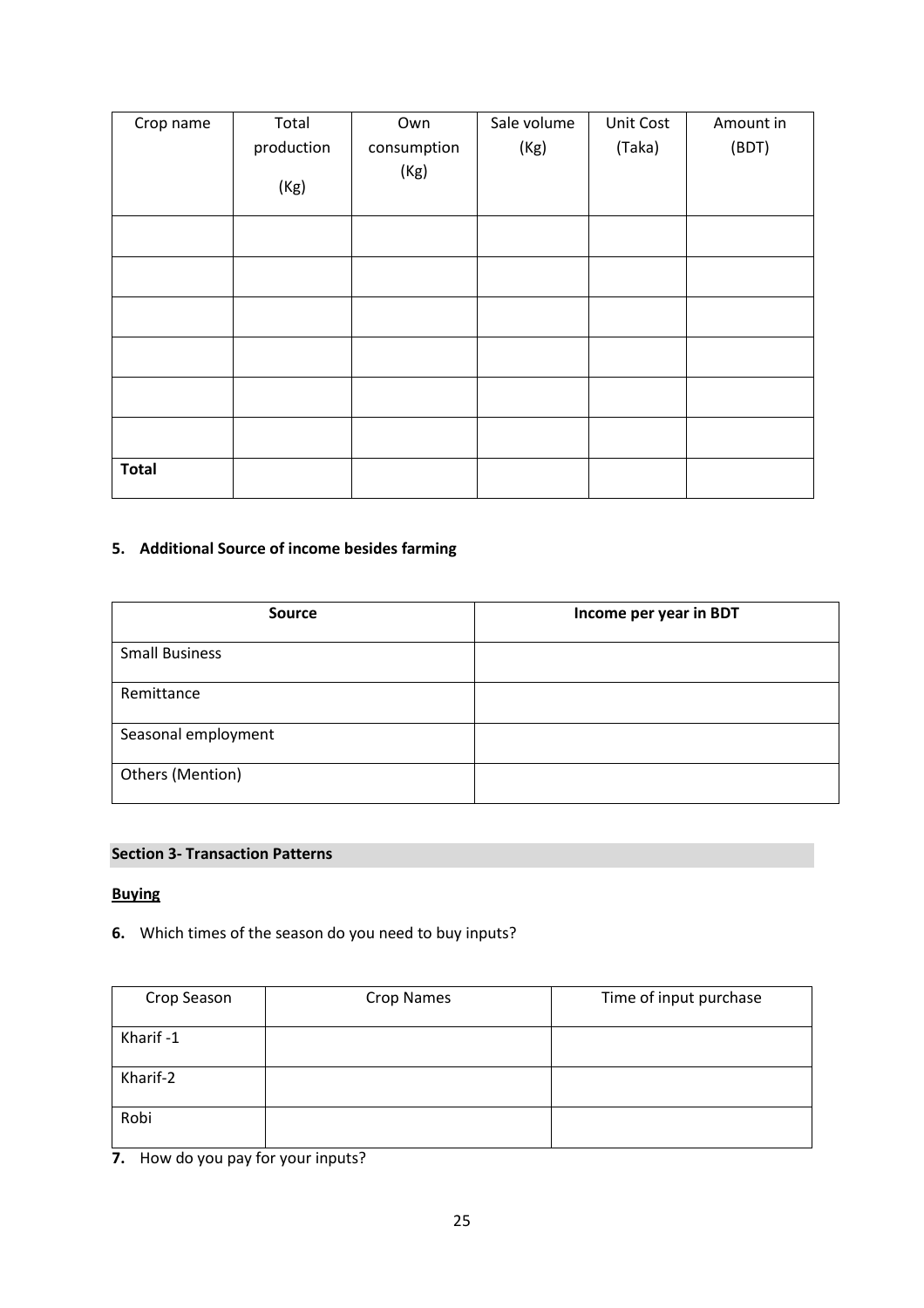| <b>Full Cash</b>                           |   |
|--------------------------------------------|---|
| Partial cash and rest in tranches (credit) | ำ |
| Cheque                                     | 3 |
| <b>Bank Transfer</b>                       | 4 |
| <b>MFS</b>                                 | 5 |
| Others (mention)                           | 6 |

- **8.** How many times a season do you need to travel to collect/buy inputs?
- **9.** What is the cost of each travel in BDT?
- **10.** How do you sell your produces?

| <b>Full Cash</b>                           |   |
|--------------------------------------------|---|
| Partial cash and rest in tranches (credit) | າ |
| Cheque                                     | 3 |
| <b>Bank Transfer</b>                       | 4 |
| <b>MFS</b>                                 | 5 |
| Others (mention)                           | 6 |

**11.** What do you do with the money you receive after selling crops? Do you take it home, spend it on the day or deposit in the bank?

### **Section 4- Mobile Phone Usage**

# **12.** Whose phone do you use?

| Own                          |  |
|------------------------------|--|
| Member of the same household |  |
| Friend                       |  |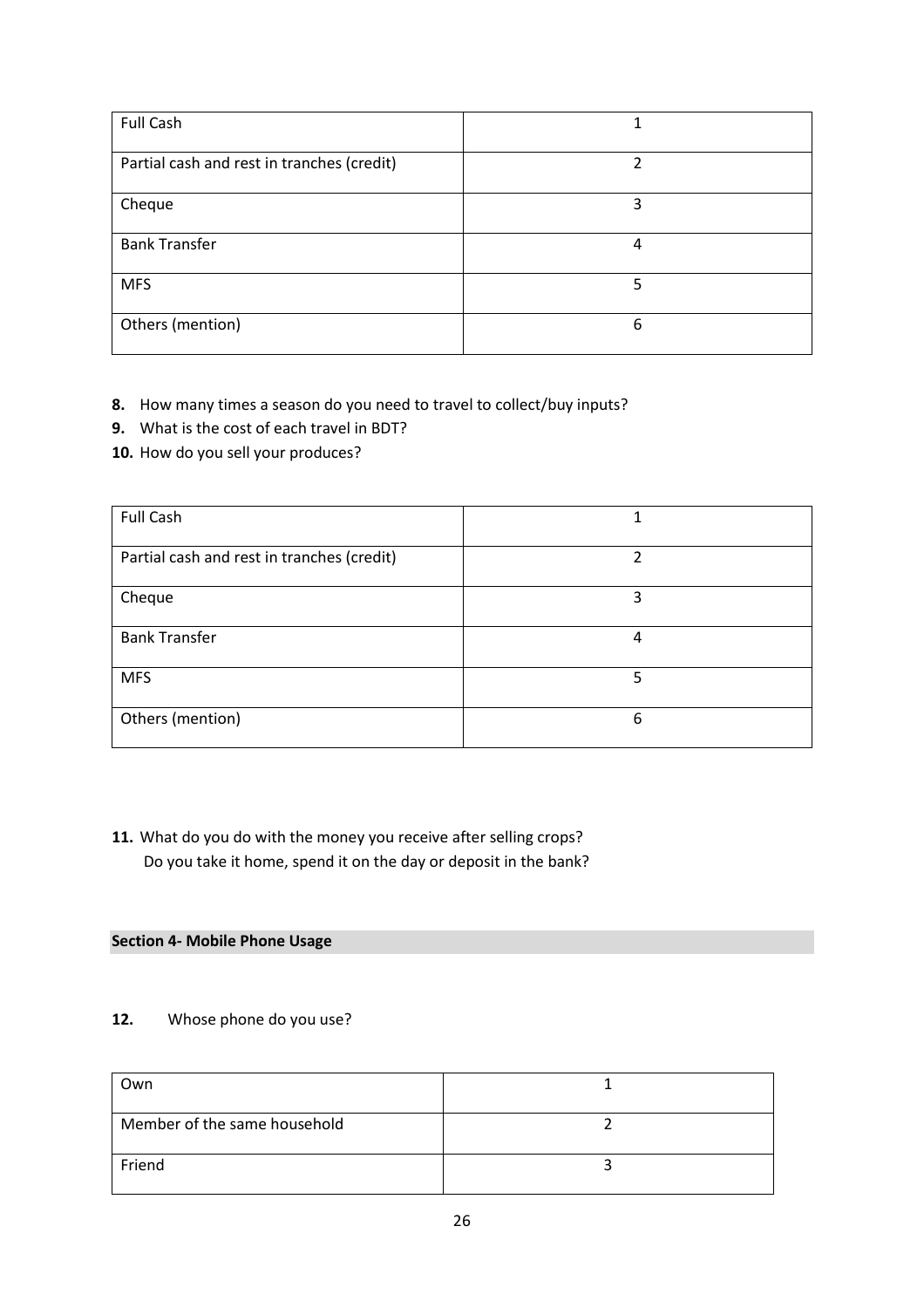| Neighbor               |  |
|------------------------|--|
|                        |  |
| Rent from retail store |  |
| Others (Specify)       |  |

### **13.** What type of a mobile phone do you use?

| Category     | Code | Mobile set brand |
|--------------|------|------------------|
| <b>Basic</b> |      |                  |
| Feature      |      |                  |
| Smart        |      |                  |

- **14.** How many members in your family have mobile phones? Please tell which family members have phones
- **15.** Why do you use mobile phones for mainly?

| Making & receiving calls  1 |
|-----------------------------|
|                             |
|                             |
|                             |
|                             |
|                             |
|                             |
|                             |
|                             |

Others (Specify) -------------------------------9

**16.** Will you be willing to use applications which help you to send/receive money remotely?

| Yes |  |
|-----|--|
| No  |  |

**Section 5: Banking, Savings & Credit Related Information**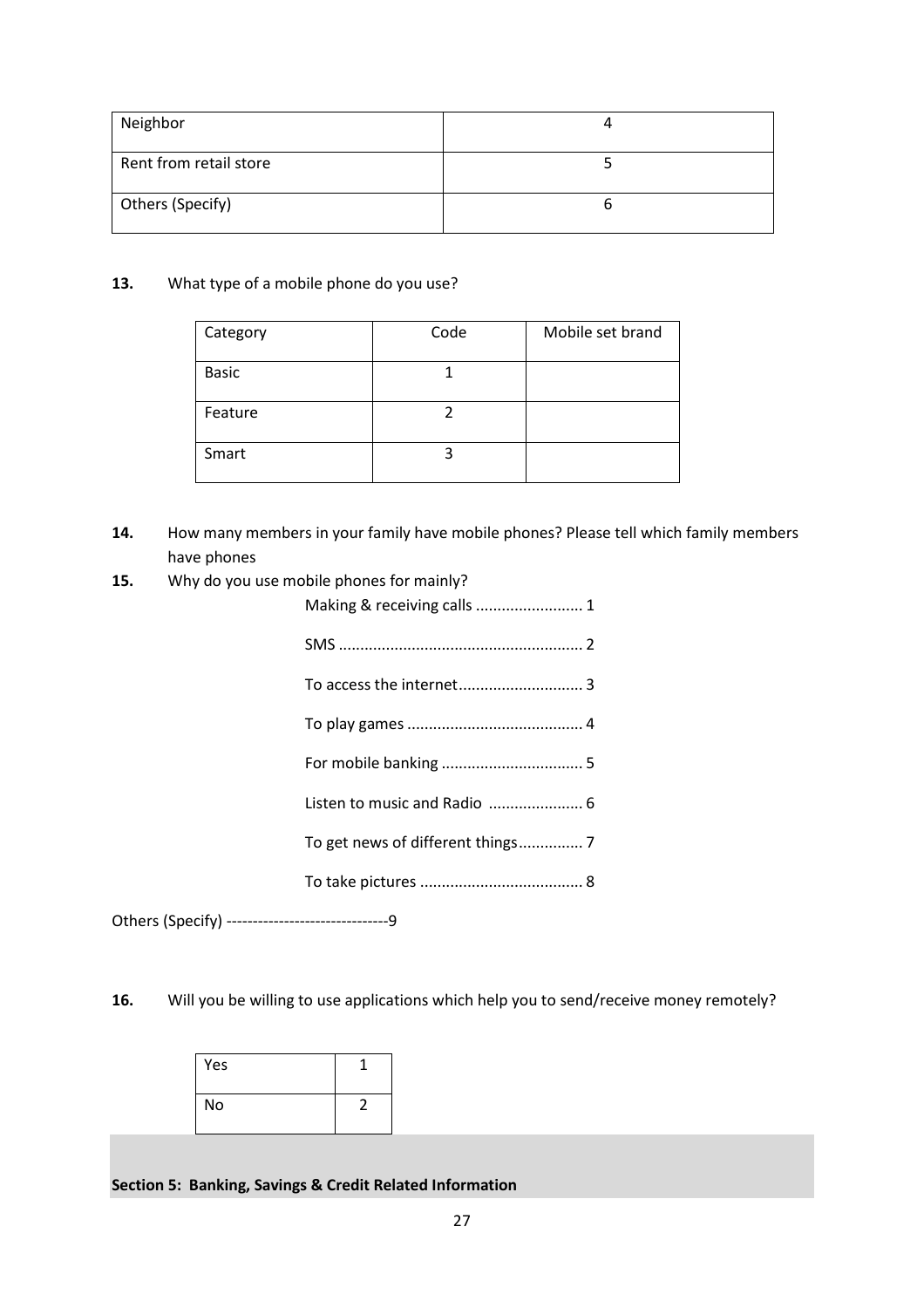### **Relationships with Banks/Agent banking branches of Banks/MFI**

**17.** Do you have any type of accounts in a bank?

| Yes |  |
|-----|--|
| No  |  |

### **18. For those who have Bank account ask the type of account**

| Saving account               |   |
|------------------------------|---|
| <b>Current Account</b>       |   |
| <b>Fixed Deposit Account</b> | っ |
| Loan Account                 | 4 |
| Others (specify)             |   |

**19.** For those who do not have a bank account, please ask why they haven't opened one

**20.** With bank accounts, have you a bank card?

| Yes |  |
|-----|--|
| No  |  |

| anddoyou know how to use it? |  |  |  |  |
|------------------------------|--|--|--|--|
|------------------------------|--|--|--|--|

| Yes |  |
|-----|--|
| No  |  |

**21.** To those without bank accounts, does anybody in your family have a bank card?

| Yes |  |
|-----|--|
| No  |  |

Have they ever explained how it works with his family?

| Yes |  |
|-----|--|
| No  |  |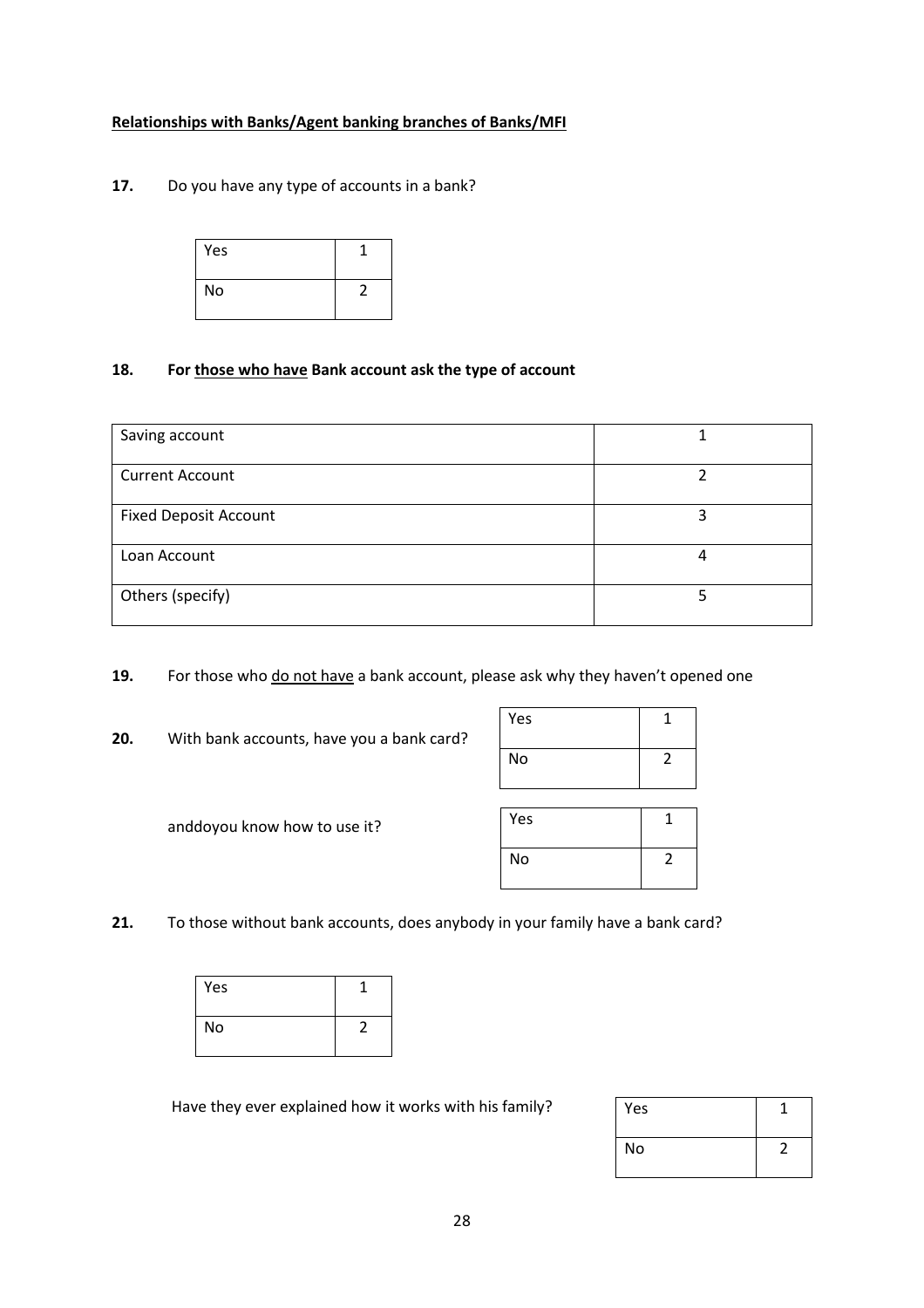- **22.** If you have never used such a card but you have seen or heard of them, what do you know about them?
- **23.** Have you ever thought about using one of these cards?



If so, why ? If no, why not?

**24.** Do you think using or possessing or using cards is prestigious?



Why or why not?

- **25.** How much time you need to go to the nearest bank/agent banking branch/ATM/MFI branch (in minutes)?
- **26.** How far is your nearest bank/agent banking branch/ATM/MFI branch located (in Km)?
- **27.** How much does it **cost** (in BDT) to travel the nearest bank/agent banking branch/MFI branch?

### **Savings**

**28.** Can you save money?



**29.** Where do you save money?

| <b>Particulars</b>       | Code | Interest on savings | <b>Approx savings amount</b> |
|--------------------------|------|---------------------|------------------------------|
| Somewhere hidden in home |      |                     |                              |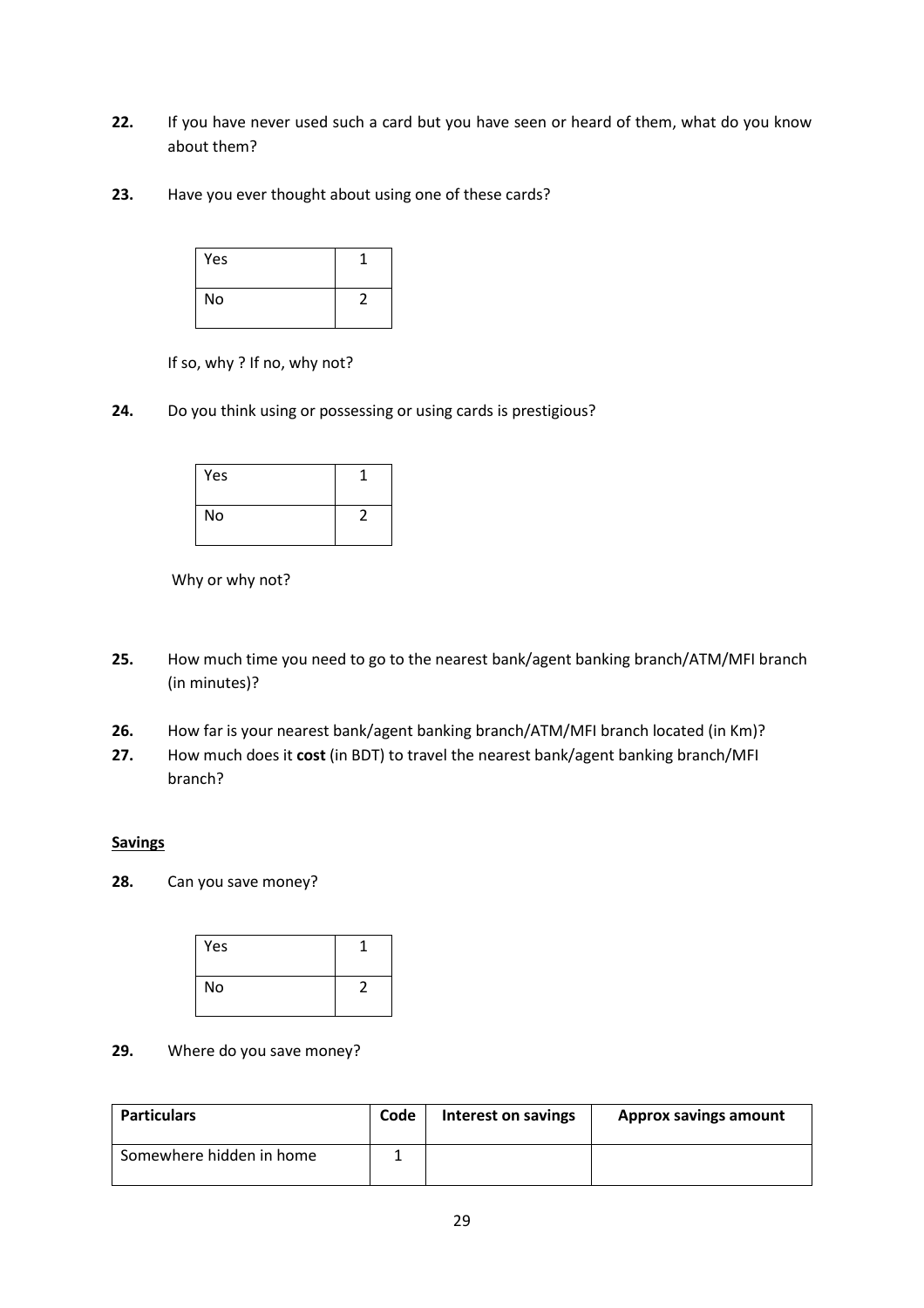| <b>Particulars</b>                     | Code | <b>Interest on savings</b> | <b>Approx savings amount</b> |
|----------------------------------------|------|----------------------------|------------------------------|
| With MFI/NGO                           | 2    |                            |                              |
| <b>With Banks</b>                      | 3    |                            |                              |
| Cooperative Society/Village<br>Society | 4    |                            |                              |
| Others (mention)                       | 5    |                            |                              |

# **30.** Savings modality

| Weekly           |  |
|------------------|--|
|                  |  |
| Monthly          |  |
|                  |  |
| Annually         |  |
|                  |  |
|                  |  |
| Others (mention) |  |
|                  |  |
|                  |  |

# **31.** Are you satisfied with the rate of interest on savings?

| <b>Highly Satisfied</b>   |   |
|---------------------------|---|
| Satisfied                 |   |
| Indifferent               | 3 |
| Unsatisfied               | 4 |
| <b>Highly Unsatisfied</b> |   |

# **32.** How much did you save last year?

# **Credit**

**33.** Do you need to take credit to finance your farming or other activities?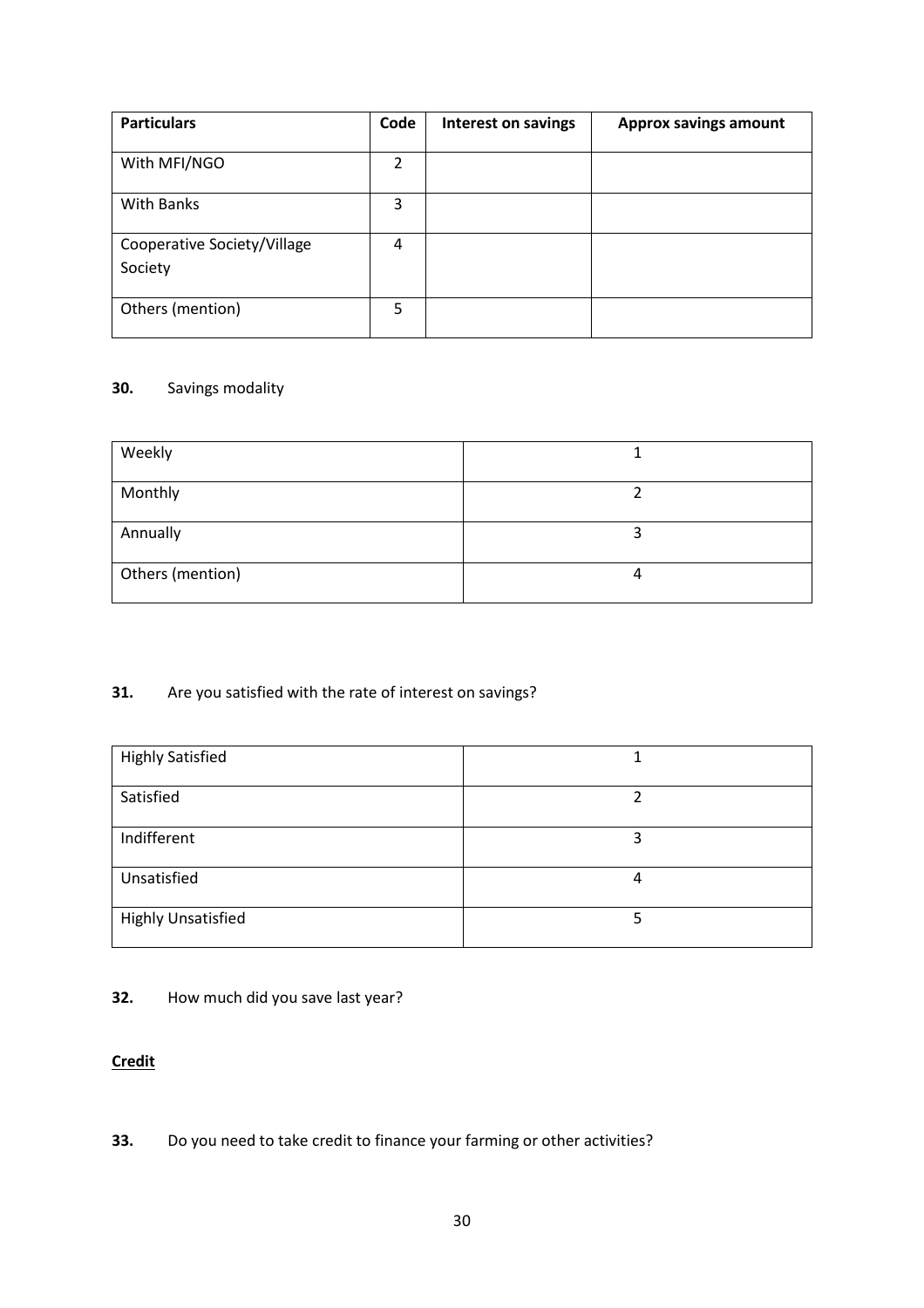| Yes |  |
|-----|--|
| No  |  |

# **34. Sources of Credit**

| <b>Source</b> | Cod            | <b>Teno</b> | Int.        | <b>Amount</b>    | Tim  | Loan      | Repaymen | Reaso  |
|---------------|----------------|-------------|-------------|------------------|------|-----------|----------|--------|
|               | $\mathbf e$    | r           | Rat         | taken/outstandin | e of | processin | t terms  | n for  |
|               |                |             | $\mathbf e$ | g                | Loa  | g time    |          | taking |
|               |                |             |             |                  | n    |           |          | loan   |
| <b>Banks</b>  | $\mathbf{1}$   |             |             |                  |      |           |          |        |
| <b>MFIs</b>   | $\overline{2}$ |             |             |                  |      |           |          |        |
| Informal      | 3              |             |             |                  |      |           |          |        |
| money         |                |             |             |                  |      |           |          |        |
| lenders       |                |             |             |                  |      |           |          |        |
| (mohajon)     |                |             |             |                  |      |           |          |        |
| Cooperativ    | 4              |             |             |                  |      |           |          |        |
| e loan        |                |             |             |                  |      |           |          |        |
| Friends and   | 5              |             |             |                  |      |           |          |        |
| Family        |                |             |             |                  |      |           |          |        |
| Others        | 6              |             |             |                  |      |           |          |        |
| (mention)     |                |             |             |                  |      |           |          |        |
| <b>VSAL</b>   | $\overline{7}$ |             |             |                  |      |           |          |        |

**35.** Have the loans that you have outstanding helped to improve your farming performance?



How so?

**36.** Have the loans that you have outstanding helped you to earn greater profit from selling of crops?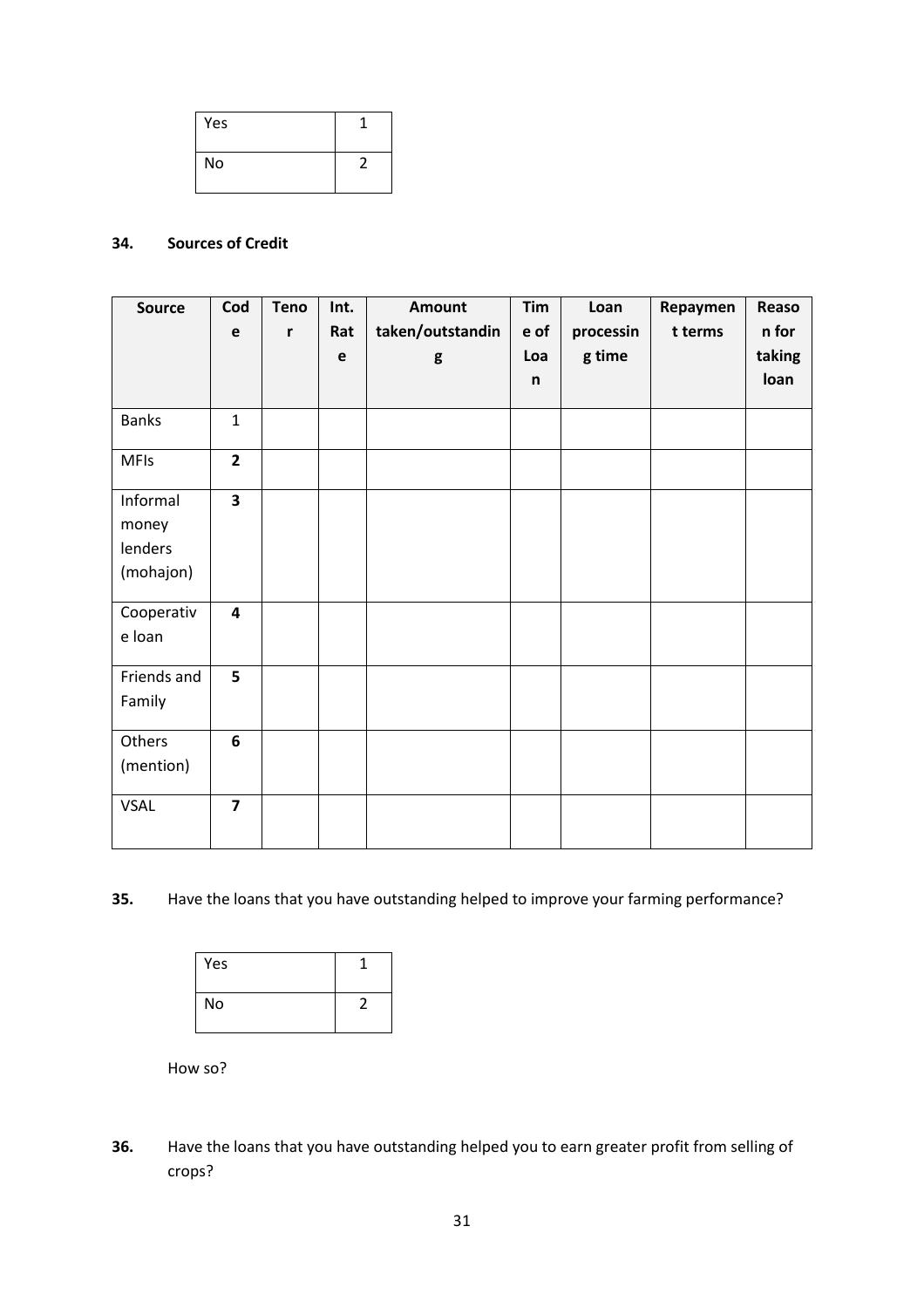|                                                 | If yes then please                        | Yes<br>No | 1<br>2 |     | elaborate how so? |  |
|-------------------------------------------------|-------------------------------------------|-----------|--------|-----|-------------------|--|
| 37.                                             | Do you have loans running simultaneously? |           |        | Yes |                   |  |
|                                                 |                                           |           |        | No  |                   |  |
|                                                 |                                           |           |        |     |                   |  |
| Do you service multiple loans at the same time? |                                           |           |        | Yes |                   |  |

**38.** If you have taken loans from MFI, are there any non-financial benefits?

| Yes |  |
|-----|--|
| No  |  |

such as insurance coverage or training?

**39.** How do the **creditors** collect money from you? Do they come to your place or you have to go to their office to repay debt? How many times do they call you per month?

No 2

- **40.** In case you have to go and repay them. What is the time and money cost of making trips to their office? How many times do you have to make such trips in a month?
- **41.** Are you having any problems repaying the loan timely?

| Yes |  |
|-----|--|
| No  |  |

If so, why are you facing the problem?

**42.** Are you happy with interest rate (%) of your loan?

| Yes |  |
|-----|--|
|     |  |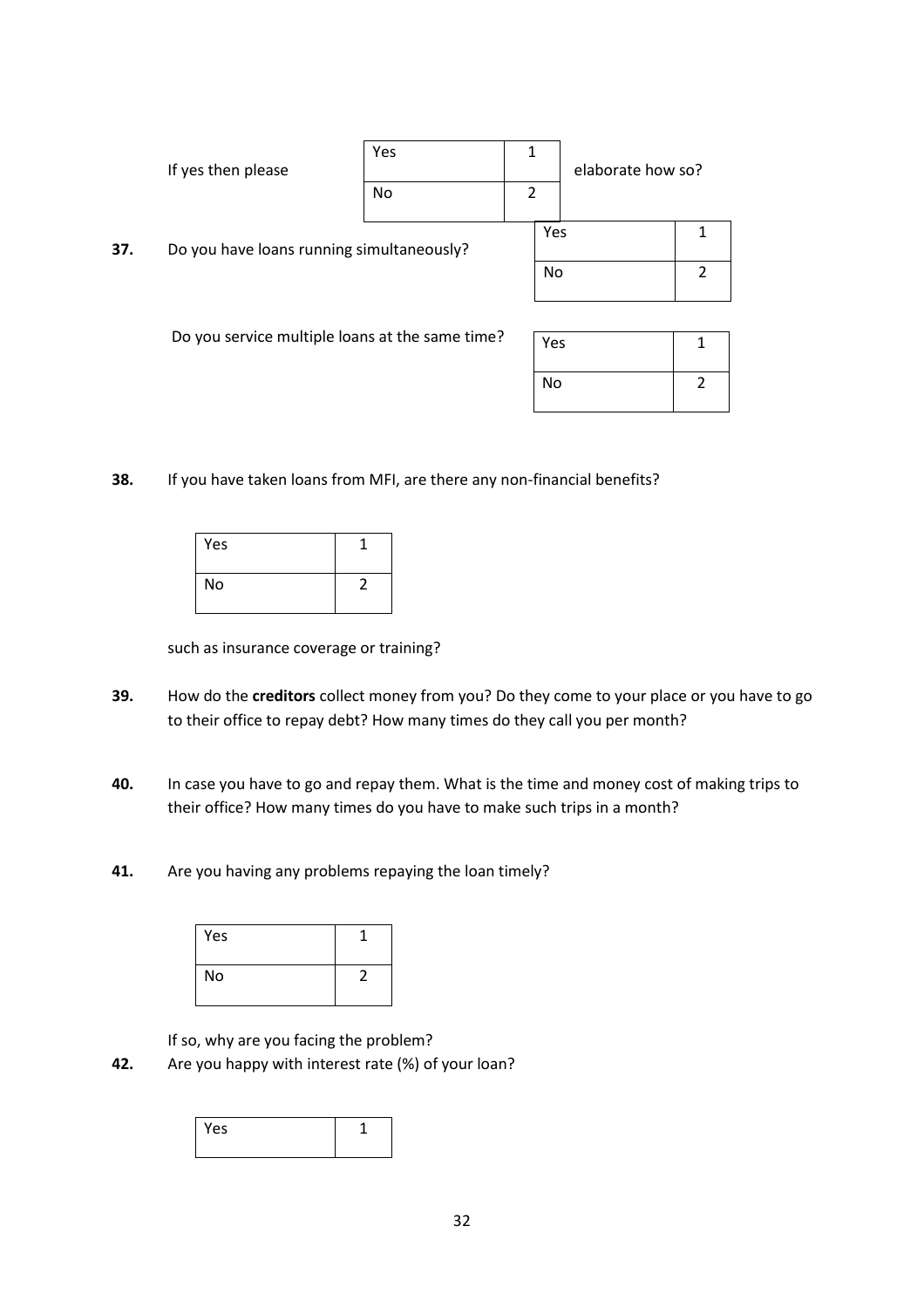

**43.** Satisfaction level with the source of credit:

| <b>Banks</b>       | <b>Highly Satisfied</b>   | 1              |
|--------------------|---------------------------|----------------|
|                    | Satisfied                 | $\overline{2}$ |
|                    | Indifferent               | 3              |
|                    | Unsatisfied               | 4              |
|                    | <b>Highly Unsatisfied</b> | 5              |
| <b>MFIs</b>        | <b>Highly Satisfied</b>   | 1              |
|                    | Satisfied                 | 2              |
|                    | Indifferent               | 3              |
|                    | Unsatisfied               | 4              |
|                    | <b>Highly Unsatisfied</b> | 5              |
| Informal (Dadon)   | <b>Highly Satisfied</b>   | 1              |
|                    | Satisfied                 | $\overline{2}$ |
|                    | Indifferent               | 3              |
|                    | Unsatisfied               | 4              |
|                    | <b>Highly Unsatisfied</b> | 5              |
| Cooperative loan   | <b>Highly Satisfied</b>   | 1              |
|                    | Satisfied                 | 2              |
|                    | Indifferent               | 3              |
|                    | Unsatisfied               | 4              |
|                    | <b>Highly Unsatisfied</b> | 5              |
| Friends and family | <b>Highly Satisfied</b>   | 1              |
|                    | Satisfied                 | $\overline{2}$ |
|                    | Indifferent               | 3              |
|                    | Unsatisfied               | 4              |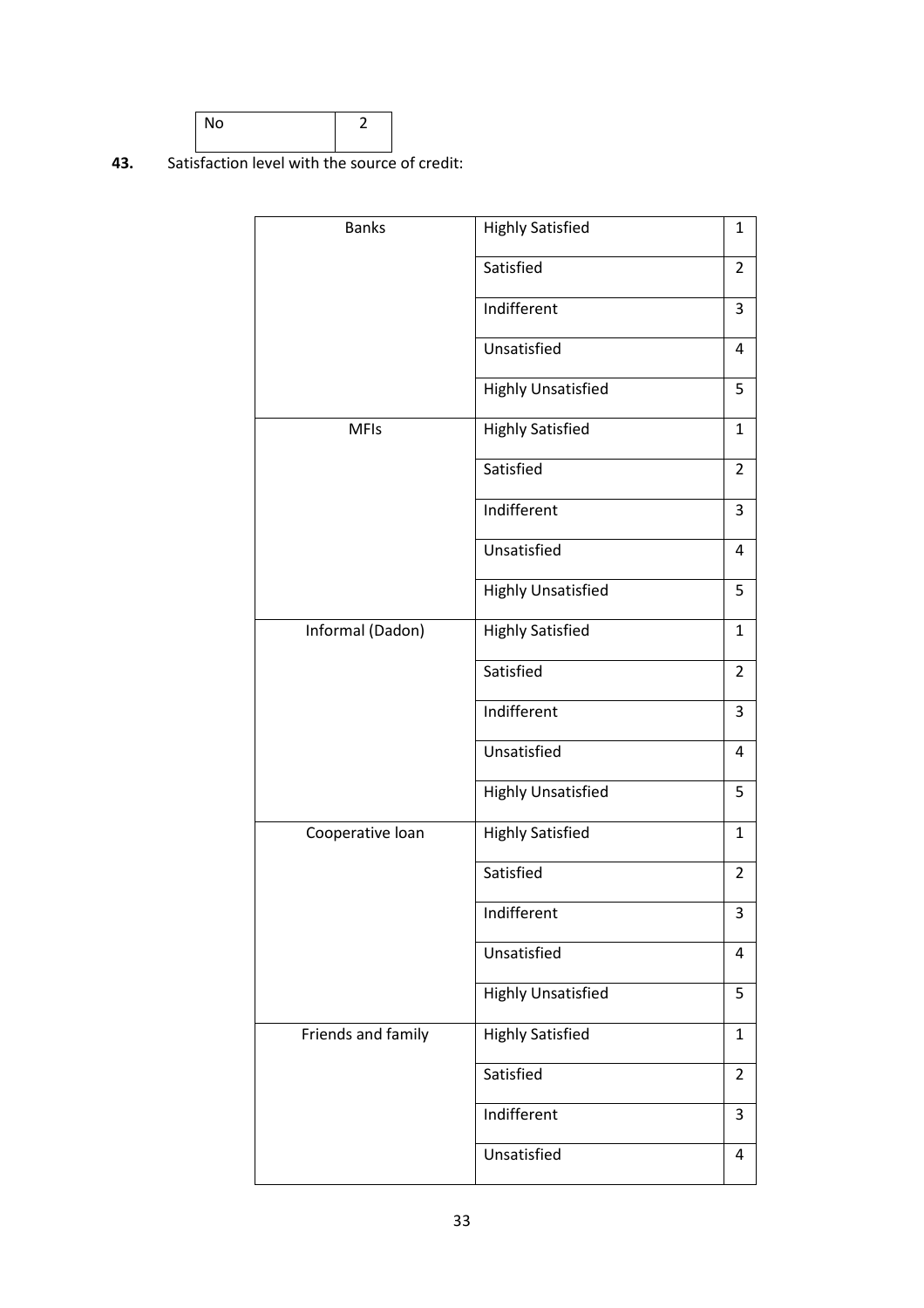|        | <b>Highly Unsatisfied</b> | 5              |
|--------|---------------------------|----------------|
|        |                           |                |
| Others | <b>Highly Satisfied</b>   |                |
|        |                           |                |
|        | Satisfied                 | $\mathfrak{p}$ |
|        |                           |                |
|        | Indifferent               | 3              |
|        |                           |                |
|        | Unsatisfied               | 4              |
|        |                           |                |
|        | <b>Highly Unsatisfied</b> | 5              |
|        |                           |                |

### Reasons for the responses

**44.** Are you satisfied with the repayment terms?

| Yes |  |
|-----|--|
| No  |  |

Please elaborate your response

- **45.** What are the pros and cons of taking loans from formal Bank?
- **46.** What are the pros and cons of taking loans from MFI/NGOs?
- **47.** What are the pros and cons of taking loans from informal sources?

### **Section 6: Knowledge and Perception about DFS(Digital Finance Service)**

**48.** Have you heard of Agent Banking?



# **49.** Do you have an account with agent banking branch?

| Yes       |  |
|-----------|--|
| <b>No</b> |  |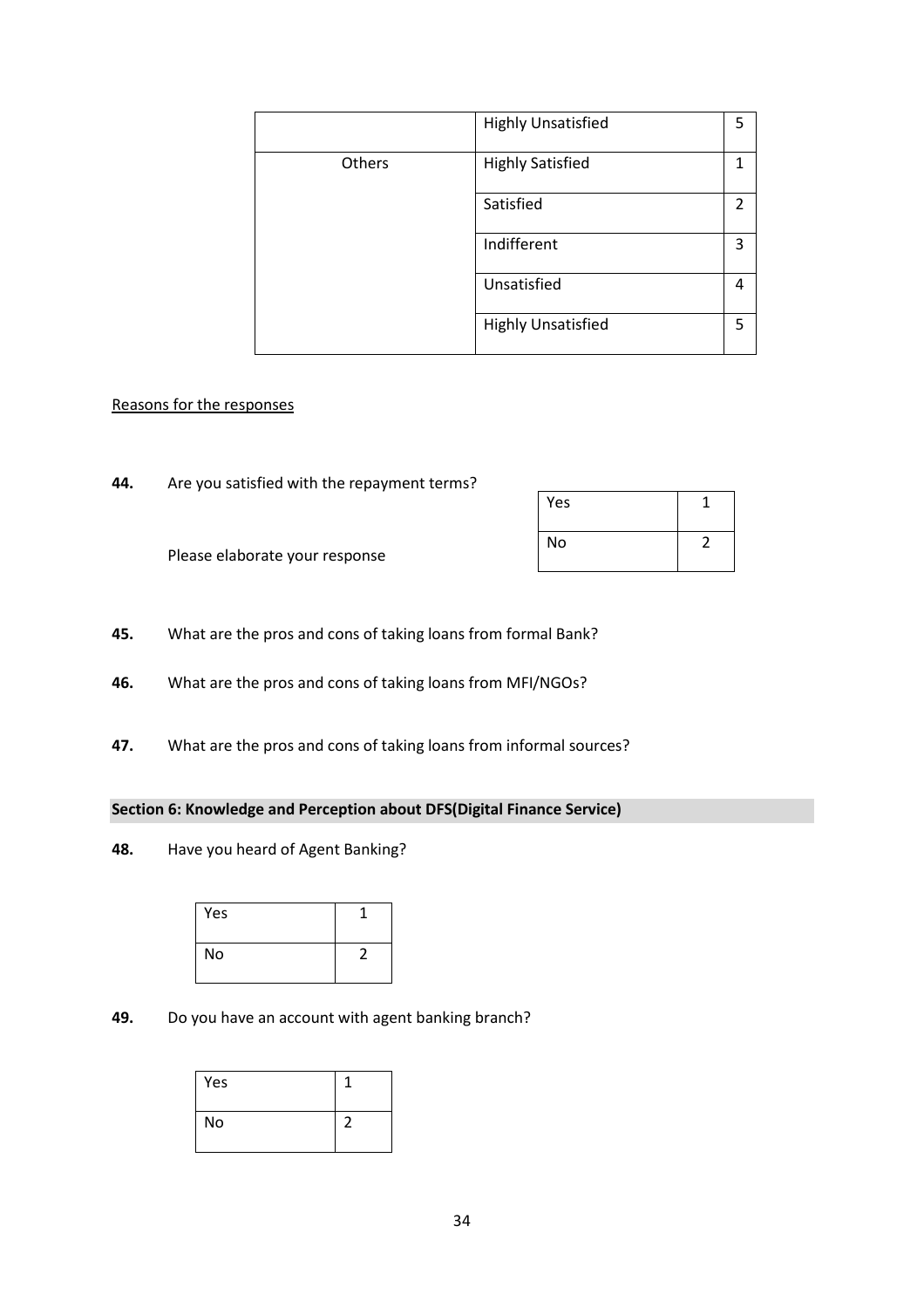**50.** What kind of service did you take from agent banking branch?

| Saving account               |  |
|------------------------------|--|
| <b>Current Account</b>       |  |
| <b>Fixed Deposit Account</b> |  |
| Loan Account                 |  |
| Others (specify)             |  |

**51.** Have you registered your phone SIM through Biometric process?

| Yes |  |
|-----|--|
| No  |  |

If yes, then how was that experience for you?

**52.** Have you heard of POS machines?

| Yes |  |
|-----|--|
| No  |  |

| Have any one of you ever used or seen someone using it? |  |
|---------------------------------------------------------|--|
|---------------------------------------------------------|--|

| Yes |  |
|-----|--|
| No  |  |

Those who have used it please narrate your experience ------------

**53.** Would you prefer PIN based or biometric based transaction platform for your transaction needs?

|  |  | Data Collected By: |  |
|--|--|--------------------|--|
|--|--|--------------------|--|

Name of verifier: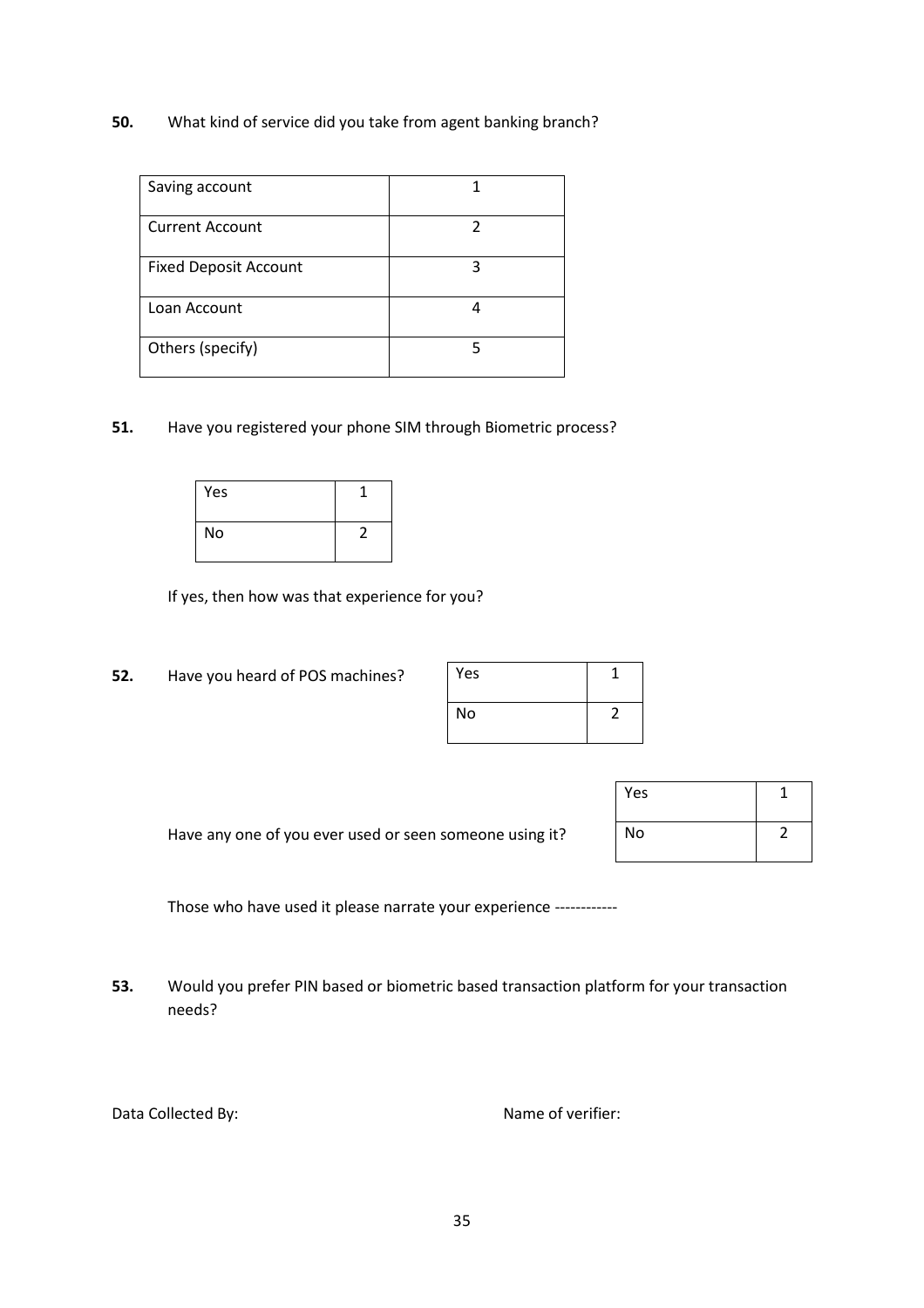| Name:        | Designation: |
|--------------|--------------|
| Designation: | Signature:   |
| Signature:   | Date:        |
| Date:        |              |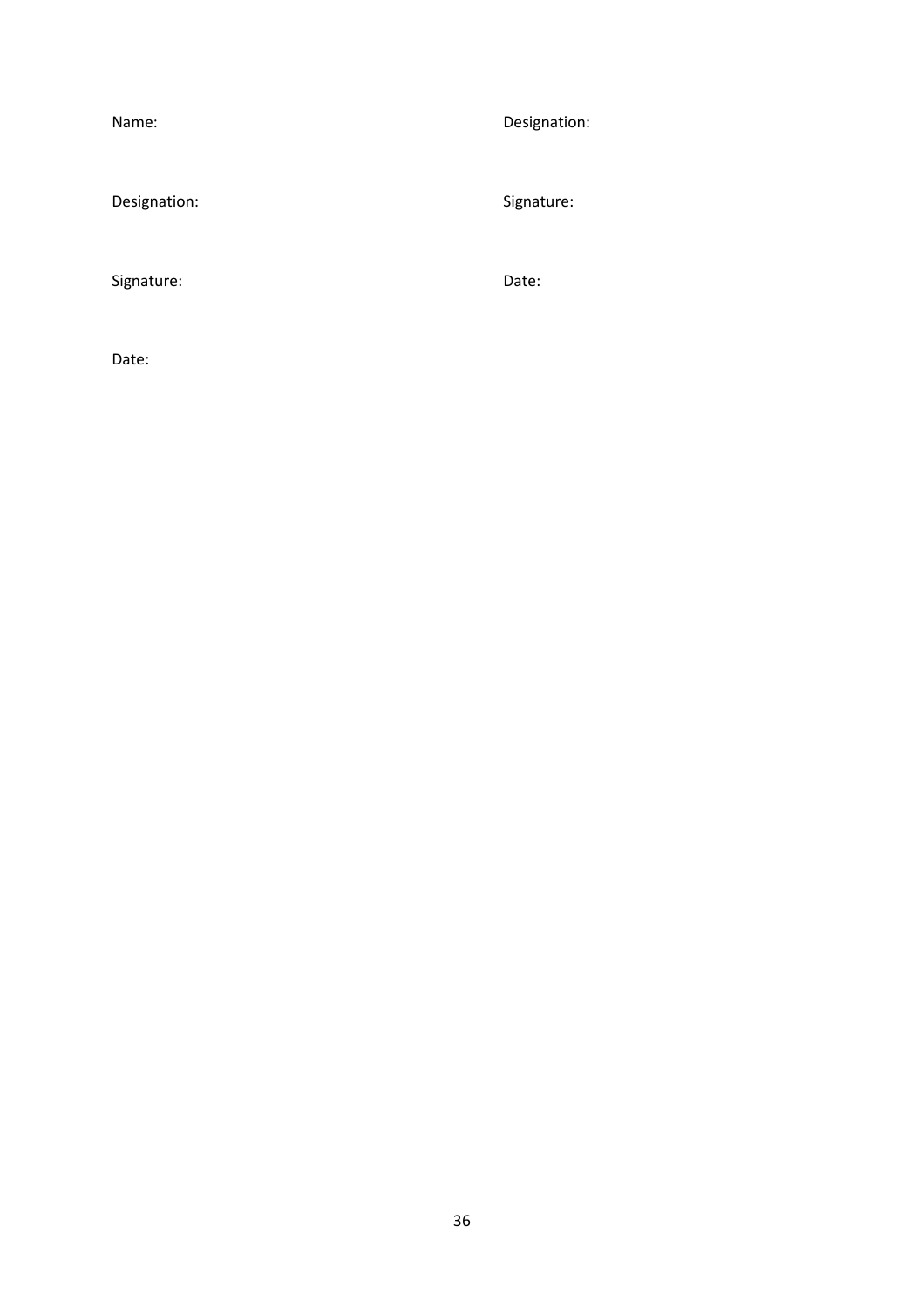#### <span id="page-36-0"></span>**Annexure –2**

| Particulars | Sex  |        | Land          |           | Income     |      |
|-------------|------|--------|---------------|-----------|------------|------|
|             | Male | Female | Small         | Big > 247 | $<$ 20 $K$ | >20K |
|             |      |        | $<=$ 247 dec. | dec.      |            |      |
| Rice        | 24   | 17     | 29            | 11        | 25         | 14   |
| Jute        | 70   | 23     | 61            | 32        | 57         | 36   |
| Pulses      | 17   | 2      | 6             | 11        | 8          | 10   |
| Vegetables  | 11   | 0      | 7             | 3         | 3          | 3    |

<span id="page-36-1"></span>Table 5: Types of crops cultivated in the last season

<span id="page-36-2"></span>Table 6: Average per decimal production cost (Land)

| Land category |        | Production   | Sale/decimal | Production | Harvest cost | Sell cost |
|---------------|--------|--------------|--------------|------------|--------------|-----------|
|               |        | cost/decimal |              | cost share | Share        | share     |
| $\leq$ 247    | Mean   | 243          | 446          | 68         | 26           |           |
| decimal       | Number | 78           | 78           | 78         | 78           | 78        |
| >247          | Mean   | 365          | 683          | 67         | 27           |           |
| decimal       | Number | 22           | 22           | 22         | 22           | 22        |
| Total         | Mean   | 270          | 498          | 68         | 27           |           |
|               | Number | 100          | 100          | 100        | 100          | 100       |

<span id="page-36-3"></span>Table 7: Average per decimal production cost (Gender)

<span id="page-36-4"></span>

| Sex of respondent |            | Production | Sale/decimal | Production | Harvest cost | Sell cost |
|-------------------|------------|------------|--------------|------------|--------------|-----------|
|                   |            | cost/Dec.  |              | cost share | share        | share     |
|                   | Mean       | 254        | 459          | 68         | 28           |           |
| Male              | No. of     | 75         | 75           | 75         | 75           | 75        |
|                   | respondent |            |              |            |              |           |
|                   | Mean       | 319        | 615          | 67         | 22           |           |
| Female            | No. of     | 25         | 25           | 25         | 25           | 25        |
|                   | respondent |            |              |            |              |           |
|                   | Mean       | 270        | 498          | 68         | 27           |           |
| Total             | No. of     | 100        | 100          | 100        | 100          | 100       |
|                   | respondent |            |              |            |              |           |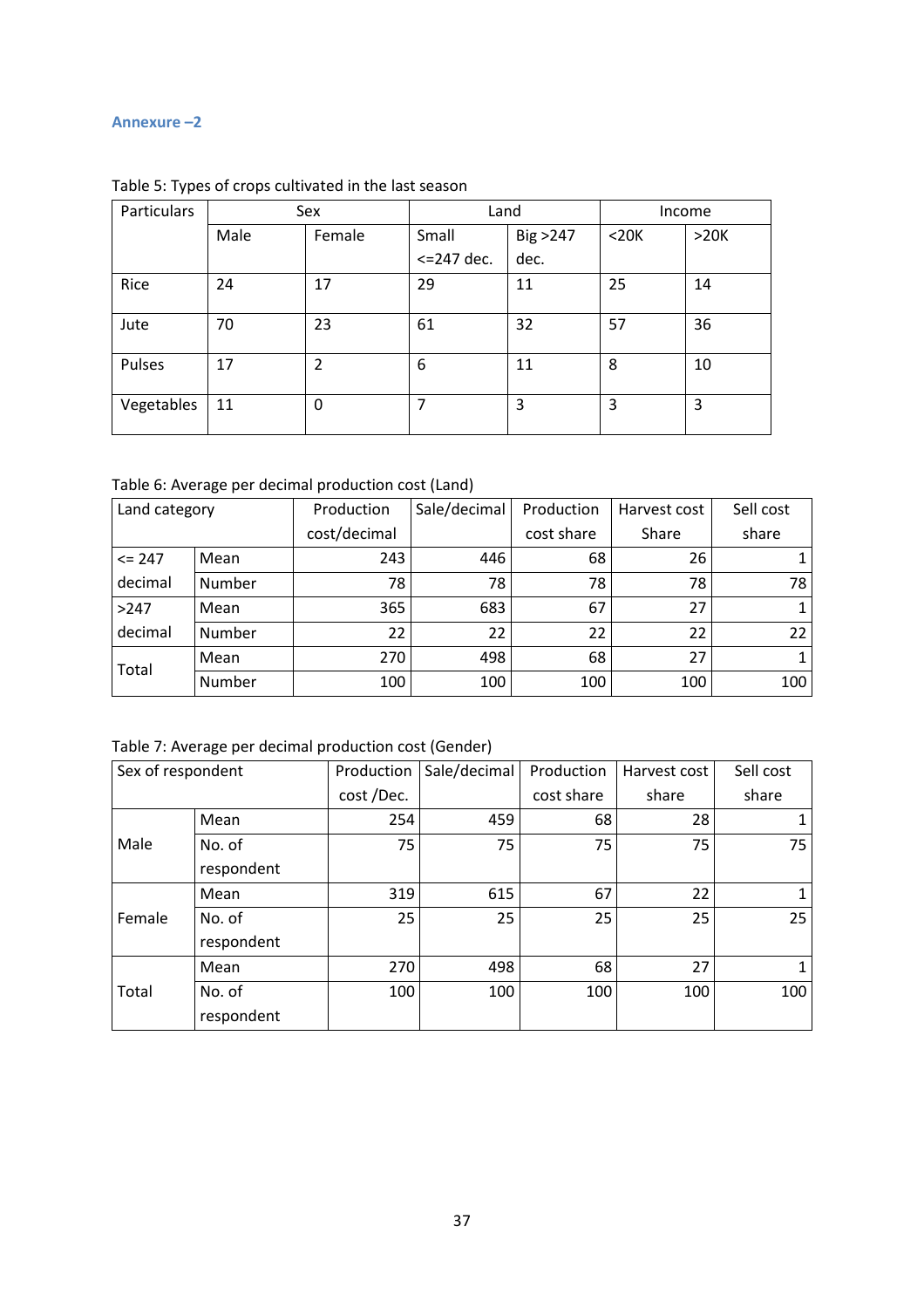|               | Income category |              | Sale/decimal | Production | Harvest cost | Sale cost      |
|---------------|-----------------|--------------|--------------|------------|--------------|----------------|
|               |                 | cost decimal |              | costs hare | share        | share          |
| $\leq 20,000$ | Mean            | 247          | 432          | 70         | 27           |                |
| taka          | Respondent      | 61           | 61           | 61         | 61           | 61             |
| >20,000       | Mean            | 307          | 602          | 65         | 26           | $\overline{2}$ |
| taka          | Respondent      | 39           | 39           | 39         | 39           | 39             |
| Total         | Mean            | 270          | 498          | 68         | 27           |                |
|               | Total number    | 100          | 100          | 100        | 100          | 100            |

Table 8: Average per decimal production cost (Income)

# <span id="page-37-0"></span>Table 9: Mode of transaction (input purchase)

|                    |            |                  | How to purchase inputs                              | Travel time | Average per<br>time travel |             |
|--------------------|------------|------------------|-----------------------------------------------------|-------------|----------------------------|-------------|
| <b>Particulars</b> |            | <b>Full Cash</b> | Partial cash<br>and rest in<br>tranches<br>(credit) | 4 times     | 4<br>Above<br>times        | cost (Taka) |
| sex                | Male       | 60               | 23                                                  | 36          | 39                         | 23          |
|                    | Female     | 18               | $\overline{7}$                                      | 14          | 11                         | 21          |
|                    | $<$ 20 $K$ | 47               | 14                                                  | 26          | 35                         | 21          |
|                    | >20 K      | 31               | 14                                                  | 25          | 15                         | 24          |
| Land size          | $<=$ 247   | 62               | 20                                                  | 30          | 37                         | 19          |
|                    | >247       | 16               | 10                                                  | 20          | 13                         | 27          |

# <span id="page-37-1"></span>Table 10: Mobile phone Usages

| Particulars |              | Sex            |                |              | Education    |              | Income         |              |
|-------------|--------------|----------------|----------------|--------------|--------------|--------------|----------------|--------------|
|             |              | M              | F              | Numeric      | Till         | Above        | $<$ 20 $k$     | >20k         |
|             |              |                |                |              | primary      | primary      |                |              |
| Mobile      | <b>Basic</b> | 65             | 23             | 24           | 44           | 20           | 55             | 33           |
| phone type  | Feature      | $\overline{2}$ |                | $\mathbf{1}$ |              | $\mathbf{1}$ | $\overline{2}$ |              |
|             | phone        |                |                |              |              |              |                |              |
|             | Smart        | 8              | $\overline{2}$ |              | 3            | 7            | 4              | 6            |
|             | phone        |                |                |              |              |              |                |              |
| Phone       | Own          | 73             | 25             | 24           | 46           | 28           | 60             | 38           |
| ownership   | Family       | $\overline{2}$ |                | $\mathbf{1}$ | $\mathbf{1}$ |              | $\mathbf{1}$   | $\mathbf{1}$ |
|             | members      |                |                |              |              |              |                |              |
| Main        | Making call  | 75             | 25             | 25           | 47           | 28           | 67             | 33           |
| purpose of  | & receive    |                |                |              |              |              |                |              |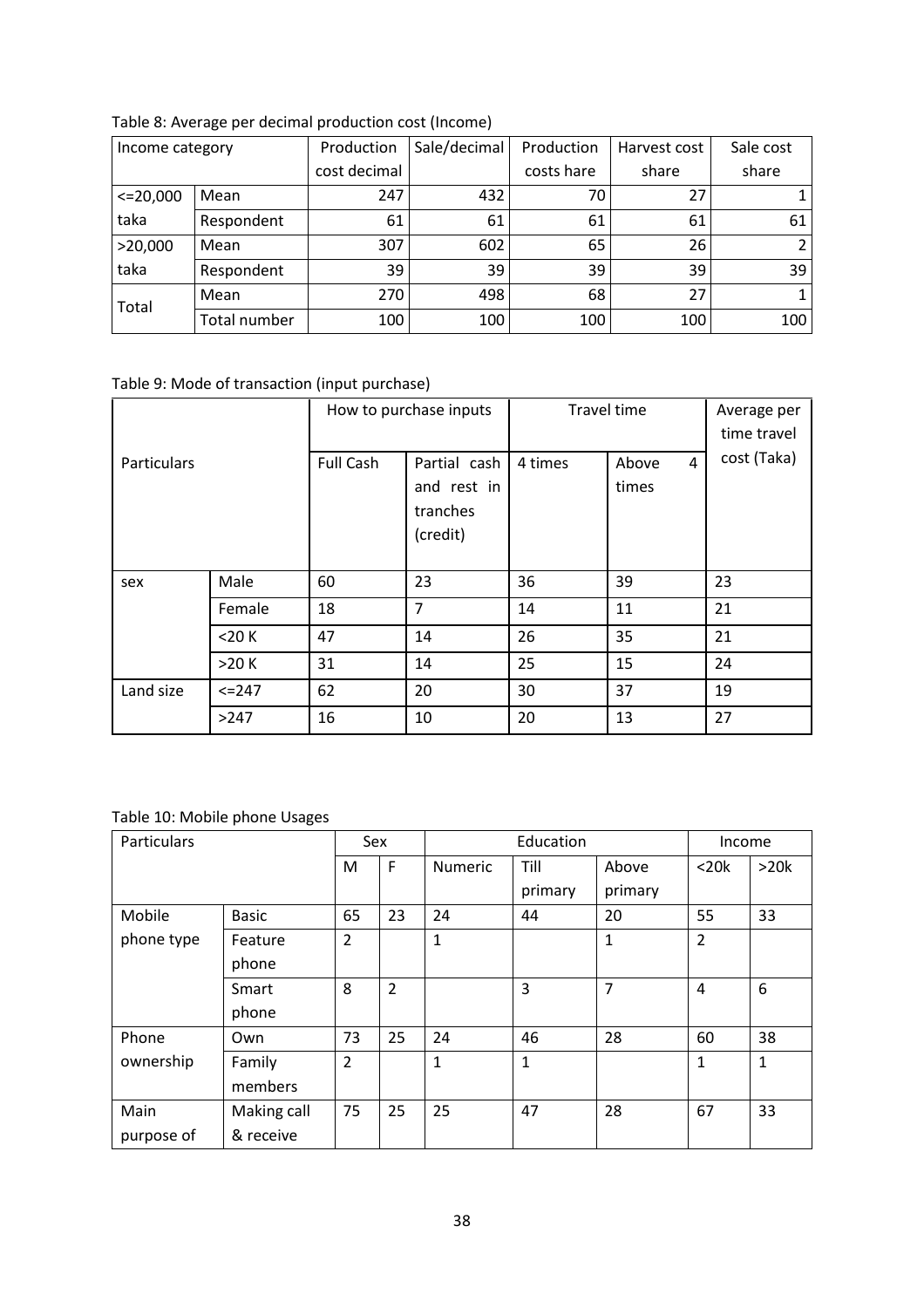| mobile     | Mobile       | - | - | J |  | ے |
|------------|--------------|---|---|---|--|---|
| phone uses | banking      |   |   |   |  |   |
|            | Internet use |   | ີ | ╰ |  | ັ |

# <span id="page-38-0"></span>Table 11: Access to Bank and finances

| Particulars      | Sex  |        | Land  |            | Income     |      |
|------------------|------|--------|-------|------------|------------|------|
|                  | Male | Female | Small | <b>Big</b> | $<$ 20 $k$ | >20k |
| Have any account | 29   | 7      | 22    | 14         | 16         | 20   |
| Savings account  | 29   |        | 22    | 14         | 16         | 20   |
| Loan account     | 12   | 4      | 10    | 6          | 9          |      |
| Current account  |      |        |       |            |            |      |

# <span id="page-38-1"></span>Table 12: Status of savings of A-card holder farmers

| Particulars         | Sex   |          | Land     |              |               | Income (Taka) |  |
|---------------------|-------|----------|----------|--------------|---------------|---------------|--|
|                     | Male  | Female   | Small    | <b>Big</b>   | $\leq$ 20 $k$ | >20k          |  |
|                     |       |          | $247dec$ | $>247$ dec   |               |               |  |
| Number of           | 69    | 25       | 64       | 30           | 56            | 38            |  |
| respondent can      |       |          |          |              |               |               |  |
| save money          |       |          |          |              |               |               |  |
| <b>Saving place</b> |       |          |          |              |               |               |  |
| At home             | 33    | 10       | 24       | 19           | 29            | 14            |  |
| Bank's              | 30    | 6        | 23       | 13           | 16            | 20            |  |
| MFI's               | 31    | 20       | 35       | 16           | 29            | 22            |  |
| Cooperative's       | 6     | $\Omega$ | 5        | $\mathbf{1}$ | 3             | 3             |  |
| Average last year   | 16851 | 14292    | 9603     | 30446        | 13482         | 19755         |  |
| savings amount      |       |          |          |              |               |               |  |
| (taka)              |       |          |          |              |               |               |  |

# <span id="page-38-2"></span>Table 13: Savings modality

<span id="page-38-3"></span>

| Savings  | Income        |      | Sex |    | Land size |            |
|----------|---------------|------|-----|----|-----------|------------|
| modality | $\leq$ 20 $k$ | >20k | M   |    | Small     | <b>Big</b> |
|          |               |      |     |    | <247 dec  | >247 dec   |
| Weekly   | 14            | 11   | 16  | 9  | 22        |            |
| Monthly  | 26            | 23   | 35  | 14 | 39        | 10         |
| Annually |               | 4    | 5   |    | 6         |            |
| Total    | 42            | 38   | 56  | 24 | 67        | 13         |